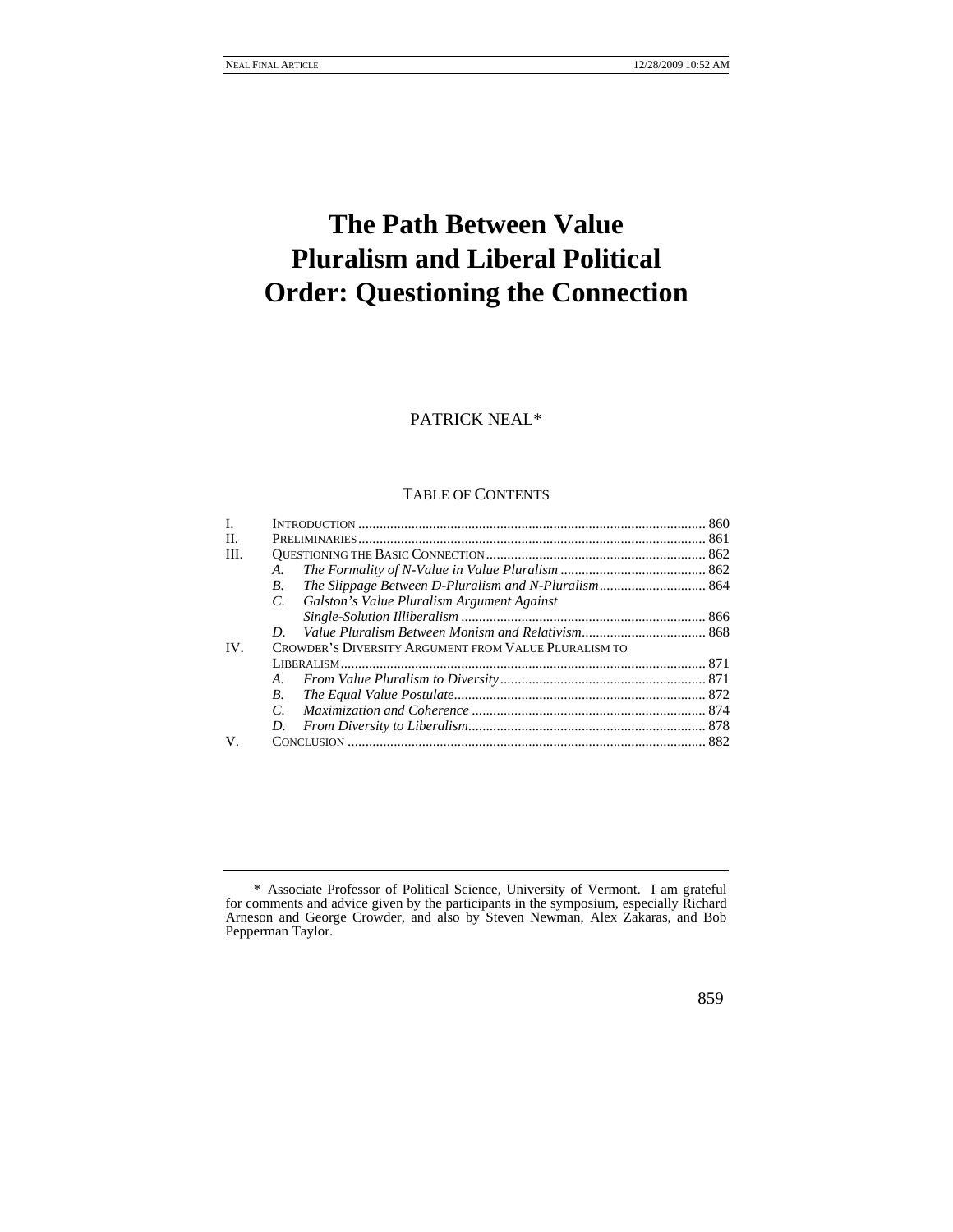#### I. INTRODUCTION

If value pluralism is true, does it provide support for liberalism? Isaiah Berlin famously thought that this question should be answered affirmatively. Berlin's protean idea has spawned an interesting discussion in contemporary political theory, as a number of thinkers have engaged with one or another aspect of the value pluralismliberalism connection. John Gray and John Kekes have, in quite different ways, affirmed the idea of value pluralism while denying any strong link between it and liberal political morality.<sup>1</sup> On the other hand, William Galston and George Crowder have provided comprehensive and powerful expositions of liberalism claiming a supportive relationship with value pluralism.<sup>2</sup> This essay criticizes the view that value pluralism provides philosophical support for liberalism. I have no objection to register here against the terms of liberal political morality, or to the general idea of identifying paths of philosophical support for it.<sup>3</sup> However, I want to raise a number of questions about value pluralism in its relation to liberalism, and about specific lines of argument advanced by Crowder and Galston in support of their positive view of the connection. These questions are critical in impact—at least if correct but do not proceed from a position advocating an alternative to the basic terms of liberal political morality. My more modest aim is one of provoking elaboration and clarification of certain key aspects of the value pluralism-liberalism relation by means of questioning it.

After a few terminological preliminaries in Part II, I turn to two primary tasks. First, in Part III, I raise questions that seem to me to confront the basic logic of the connection between value pluralism and liberalism. Second, in Part IV, I discuss at length the "argument from diversity" articulated by George Crowder in support of the view that value pluralism supports liberalism.<sup>4</sup> This line of argument is only one of a number that Crowder advances in support of that view, and so doubts about its success do not necessarily implicate the other lines of argument he pursues. However, the argument from diversity is a

<sup>1</sup>*. See* JOHN GRAY, ISAIAH BERLIN 61–62 (1996); JOHN KEKES, THE MORALITY OF PLURALISM 199–203 (1993).

 <sup>2.</sup> GEORGE CROWDER, ISAIAH BERLIN: LIBERTY AND PLURALISM 148–70 (2004); GEORGE CROWDER, LIBERALISM AND VALUE PLURALISM 135–57 (2002) [hereinafter CROWDER, LIBERALISM]; WILLIAM A. GALSTON, THE PRACTICE OF LIBERAL PLURALISM 154, 187 (2005) [hereinafter GALSTON, PRACTICE OF LIBERAL PLURALISM]; WILLIAM A. GALSTON, LIBERAL PLURALISM: THE IMPLICATIONS OF VALUE PLURALISM FOR POLITICAL THEORY AND PRACTICE 4 (2002) [hereinafter GALSTON, LIBERAL PLURALISM: IMPLICATIONS].

 <sup>3.</sup> The argument here is thus not part of a more general antifoundationalism in political theory.

 <sup>4.</sup> CROWDER, LIBERALISM, *supra* note 2, at 135–59.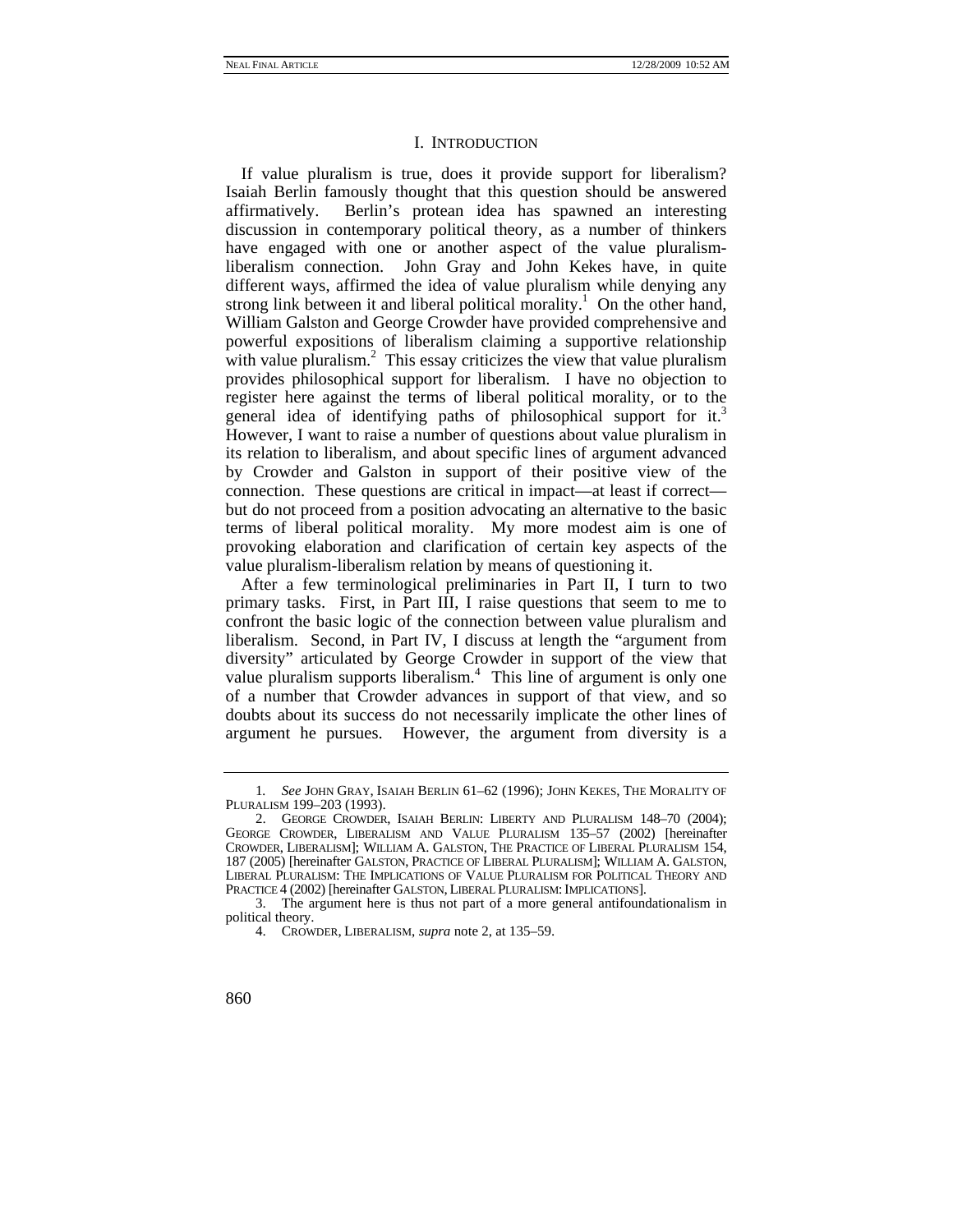particularly interesting and prevalent form of argument in defense of liberalism—in the form of the "spatial" argument referred to later—and hence, I trust, worth the extensive and exclusive attention given it here.

## II. PRELIMINARIES

I want to start with a few definitions and analytical distinctions that will prove helpful as a means of shorthand in the ensuing discussion. First, as per my title, I want to think about the path *between* value pluralism and liberalism, as opposed to thinking in terms of the path *from value pluralism to liberalism.* The traffic of ideas runs both ways, though it is common to think of the philosophy—value pluralism—as foundational to, or "underneath," liberalism. I do not view traffic from liberalism to value pluralism as in need of regulation or restriction, though I do affirm the traditional idea that the truth or falsity of a philosophical thesis cannot be established by examining the political implications of that thesis. But, like most of the political theorists who think and write about the value pluralism-liberalism connection including Isaiah Berlin—I am not fundamentally interested in conducting inquiry into the pure philosophical question of value pluralism. Content, then, to proceed with thinking from the base of "if value pluralism is correct, what follows for politics," I am curious as well about the traffic of ideas in the other direction. I will not pursue that curiosity in this essay, but note here that value pluralism seems like a philosophy of value especially well-suited to liberal political arrangements, perhaps even to the point of sparking some suspicion that it might, at the end of the day, appear to be essentially liberal political arrangements dressed in the garb of value theory at the level of philosophy. It might, that is, simply be liberalism redescribed, rather than being a theory independent of liberalism that might support it. I am curious about that possibility, though also disturbed at the possibility of its truth. Still, I can recognize that thinkers like John Dewey and Richard Rorty, certainly to be counted as friends if not champions of liberalism, would not be at all disturbed by it, and would likely recommend that we own up to it without apology, the sooner the better.<sup>5</sup>

 <sup>5.</sup> John Dewey, *Philosophy and Democracy*, 21 U. CAL. CHRON. 39 (1919), *reprinted in* JOHN DEWEY, THE POLITICAL WRITINGS 38 (Debra Morris & Ian Shapiro eds., 1993); RICHARD RORTY, CONTINGENCY, IRONY, AND SOLIDARITY 44 (1989).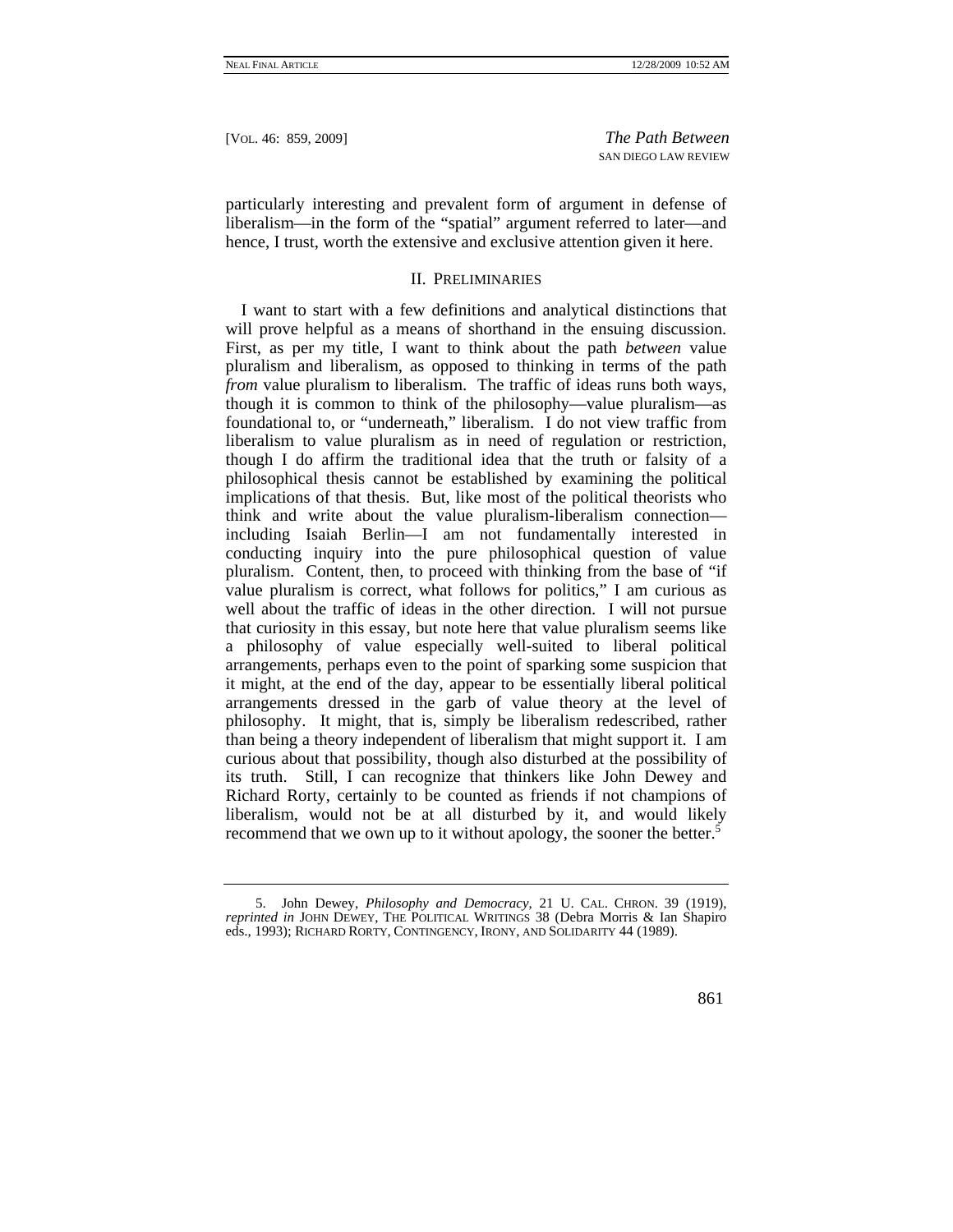Second, I want to make use of a simple but important shorthand distinguishing two senses of the term *value*. One sense, the "D"-sense, is purely *descriptive*. The D-values of a person—or more generally, agent, including groups, societies, epochs, civilizations—refer to the ends actually pursued in life by such agents. Values genuinely worthy of being pursued, that is, genuine goods, have *normative* value, hence, "N"-value. Whether descriptive values are morally worthy or good normative—values is an open question. Hence, D-values and N-values are not necessarily the same.

The same difference can be applied to senses of the term *pluralism*. D-pluralism is the sense of the word *pluralism* most often encountered in writing about contemporary politics and culture. It refers to the increasing social and cultural diversity, of many different types, that has come to characterize modern societies in an increasingly globalized world. D-pluralism is empirical, a fact about the way we live together now. D-pluralism is celebrated by some, bemoaned by others, but experienced by all. The idea of value pluralism is not about Dpluralism. Value pluralism tells us that value, objective value, is not monistic but plural. It thus tells us something about (a) the *form* of morality, and also something about (b) its *rational character*, namely that it is not relativistic but is rather a type of objective moral realism. It does not tell us anything about the actual N-values in the world, except that they exist, that there is a plurality of them, and that there is not an infinite amount of them. I assume that all value pluralists would accept the difference between D-value and N-value, and the difference between the ideas of D-pluralism and N-pluralism.

#### III. QUESTIONING THE BASIC CONNECTION

#### *A. The Formality of N-Value in Value Pluralism*

Value pluralists posit the existence of a plurality of N-values, but ordinarily do not attempt to specify either (a) the number of N-values, or (b) the substance of these N-values, however many there are. This is not objectionable in and of itself. The formality of the idea does not prevent us from using it to reflect systematically on important metalevel questions regarding the nature of N-value, especially the question of whether N-value is fundamentally monistic or plural. Indeed, the formality of the idea positively contributes to the careful consideration of such questions because it helps us not to lose sight of the metaquestions should they become entangled with the substantive ethical question of which substantive D-values are truly N-values. There will, of course, be deep disagreement about that question, and not only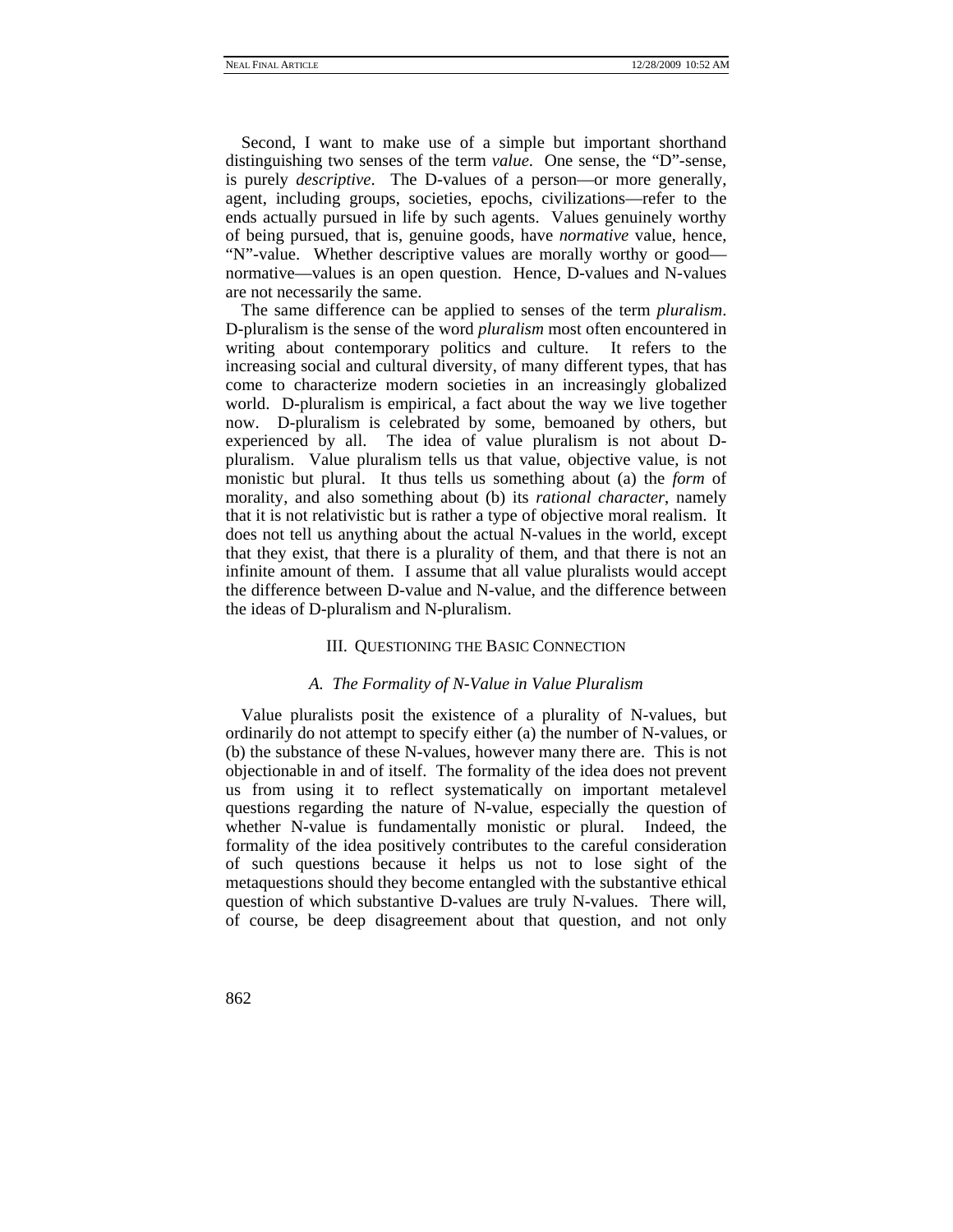disagreement about the question of whether N-value itself is monistic or plural. Formality helps us to keep our disagreements straight.

But how far can we go with the purely formal ideal of N-value, especially if we want to examine the relationship between the theory of value and politics? A number of my queries in the next section are derivative of that fundamental concern, and express in different ways a doubt that value pluralism as such can deliver much support for liberal political principles. Consider a particular problem that arises for the value pluralist in this respect. The fact that there is a plurality of Dvalues in a society—say, seven—does not necessarily give us reason to affirm a set of familiar liberties designed to facilitate choice amongst these alternatives. If we treat all of these D-values as N-values, then it seems true that the state would lack any obvious justification for limiting the liberty of citizens to choose amongst them. $6$  But we cannot cross that argumentative threshold without moving from the level of formality to that of substantive judgment. This is a problem *within* the value pluralist framework—and not merely the point that whether value pluralism or an alternative like monism is the right philosophical view of value is a question that cannot be definitively answered for now. That much is obvious, although one could think that mere phenomenological reflection upon human experience is enough to establish the truth of value pluralism. I do not think it is. Value pluralism is an interpretation of that experience, but so is monism, and indeed so is relativism. All cannot be right, but experience itself is not enough to determine the matter for us.

To return to the primary point: even from within the value pluralist framework, we do not know how many D-values are N-values without substantive argument about what is genuinely good and valuable. Without that information, we have no way to know *how genuinely valuable it is to allow people to have the liberty* to choose amongst a set of D-values. If only one of the set of seven D-values is, in fact, an Nvalue, then the liberty to choose among the whole range of seven is seen in a quite different light than would be the case if it were true that all seven of the D-values were N-values. Bracketing for the moment the issue of whether there is value in choice itself, separate from the issue of

 <sup>6. &</sup>quot;Any obvious" as used here is a hedge to take account of the fact that a set of particular contextual factors, including extreme pressures on the survival of the polity, might provide such a justification.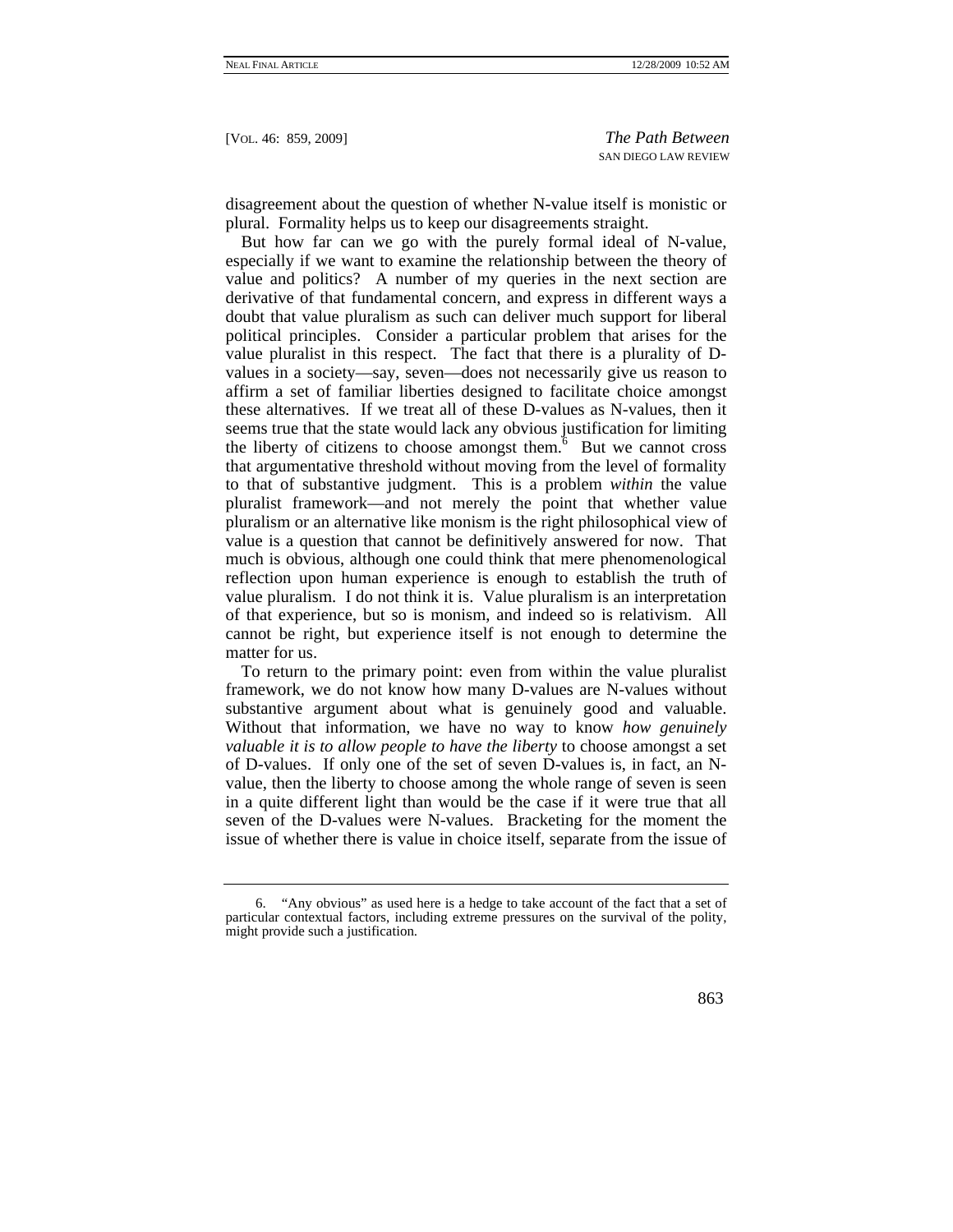whether the choices involve genuinely valuable goods, it certainly would seem that there is a significant difference in the two cases. Limiting the liberty of choice in the case of one N-value and six D-values that lack genuine value would seem to be less objectionable—perhaps far less than limiting the liberty of choice amongst a plurality of genuinely good choices. So how can we know how to value the liberty of choice—or at least value it overall—if we do not know whether we are dealing with Dvalues or N-values?

### *B. The Slippage Between D-Pluralism and N-Pluralism*

One key reason it appears that value pluralism and liberalism are mutually supportive is that it seems like value pluralism is naturally capacious when it comes to respecting the legitimacy of different conceptions of the good and ways of life. It is easy to imagine that if we affirm the idea of value pluralism, then we are affirming the legitimacy of difference on a "broad" or "wide" scale. Consider this passage from Galston—where the term *moral pluralism* is standing in for *value pluralism*:

I need not dwell on the relationship between expressive liberty and moral pluralism. Suffice it to say that if moral pluralism is the most nearly adequate depiction of the moral universe we inhabit, then the range of choiceworthy human lives is very wide. While some ways of life can be ruled out as violating minimum standards of humanity, most cannot. If so, then the zone of human agency protected by the norm of expressive liberty is capacious indeed.7

I agree with the judgments stated by Galston in this passage—there are a great many choiceworthy ways to lead a good human life—but when I try to reflect on why I believe this and how I might try to defend the view to someone skeptical about it, I gradually lose confidence that the idea of value pluralism itself would be of much help. The key reason is simple: the form of the idea of value pluralism is not robust enough, not pregnant enough in meaning, if you will, to yield these conclusions. "Value pluralism" tells us about plurality and incommensurability, but it does not tell us about how much plurality and about how deep and confusing and befuddling it might be. Without that kind of supplement, I cannot see that the thesis of value pluralism itself can do much work for us. Is the idea of value pluralism adequate in the real world of diverse ways of living valuable human lives, what we might call Nlives? How could we even begin to answer until we have on hand some notion of what the contours of N-lives are? And how could the idea of value pluralism itself give us *that*? I cannot see that from the mere

 <sup>7.</sup> GALSTON, LIBERAL PLURALISM: IMPLICATIONS, *supra* note 2, at 37.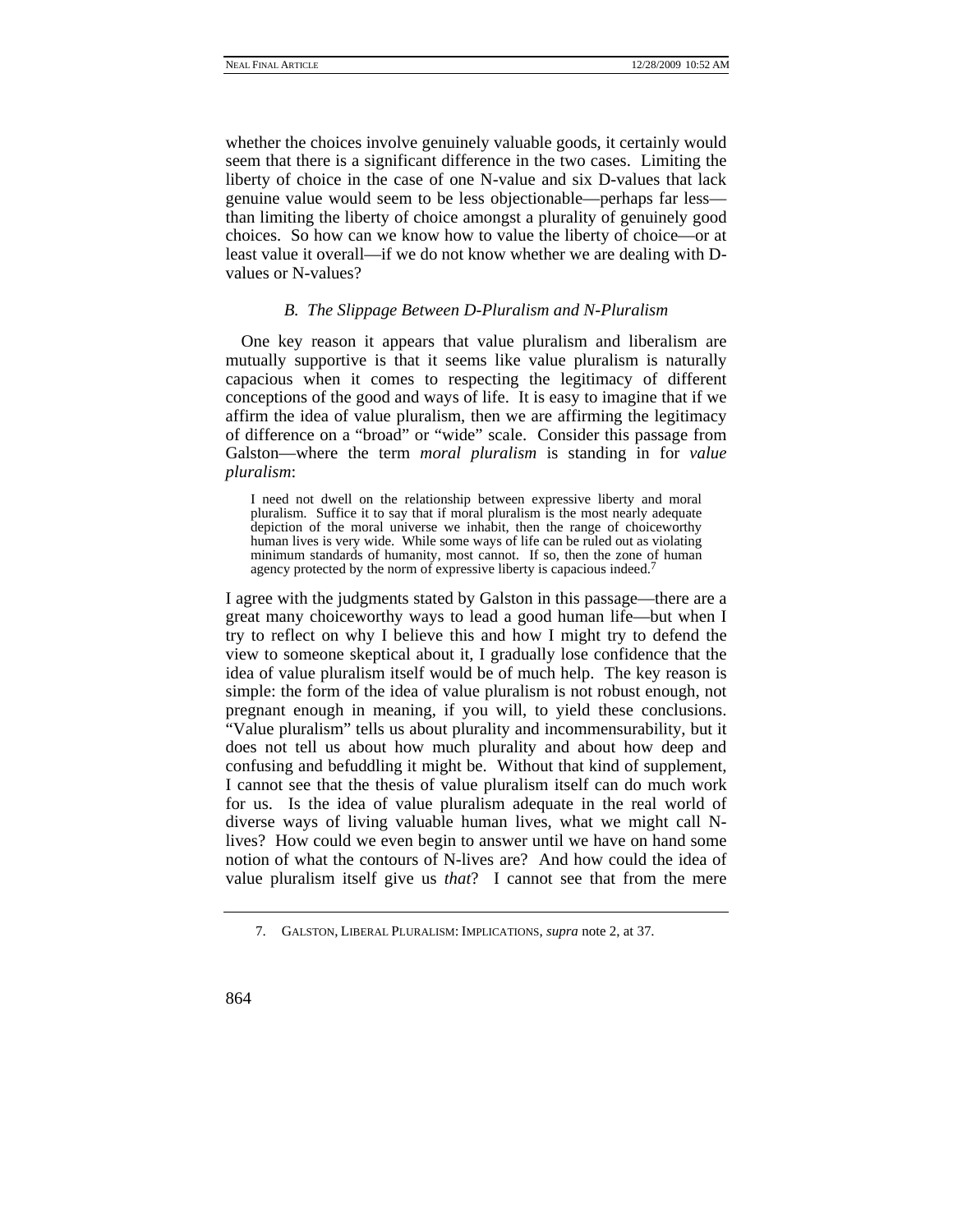stipulation that value pluralism is the correct account of value, we can conclude that the "range of choiceworthy human lives is very wide." I do not have an alternative to offer in defense of Galston's proposition with which I acknowledge agreeing; but I do not think the idea of value pluralism can be the kind of justification we need.

The range of D-values and conceptions of the good in contemporary societies that respect expressive liberty is, I grant, wide. But, value pluralism is not about D-value, and nothing in the idea of value pluralism itself necessitates that the range of N-value that is the heart of value pluralism be wide, or indeed similar, to the range of D-value.

Crowder is very clear about this distinction. He explicitly distinguishes "plurality of belief" from value pluralism:

[V]alue pluralism is not mere "plurality of belief," the idea that different people or groups of people believe different things. This latter is the usual sense attached to the word "pluralism" in contemporary political theory. But value pluralism in the sense that concerns me is not an empirical claim about the nature of current belief. Rather, it is a claim about the true nature of morality independently of what some people may happen to believe. . . . Consequently my argument that value pluralism grounds a case for liberalism should not be confused with the familiar claim that liberalism is justifiable as the most sensible response to modern divergence of belief about the good life.<sup>8</sup>

That marks clearly the difference between D-value and N-value. Yet Crowder also sometimes talks about N-value and the idea of value pluralism as if it were safe to assume that the range of allowable values and conceptions of the good encompassed by it were expansive. For example, in defining the idea of plurality in value pluralism, he says that "the things that are valuable for human beings—including both universal and local values—are plural, or several. Many different goods are required for human flourishing, not just one or a few  $\dots$ ." I agree with these judgments, but cannot see that the idea of value pluralism actually does much to support them. Even if we accept that as a matter of definition, value pluralism means there are *many* goods required for human flourishing, and not just *one or a few*, it would seem that the important substantive question is what these goods are. Now a supporter of value pluralism might say, "Well, of course such substantive knowledge—or our best estimate of it—is essential to political theorizing here, but we never said that such a supplement was not

 <sup>8.</sup> CROWDER, LIBERALISM, *supra* note 2, at 3.

<sup>9</sup>*. Id.* at 2 (emphasis omitted).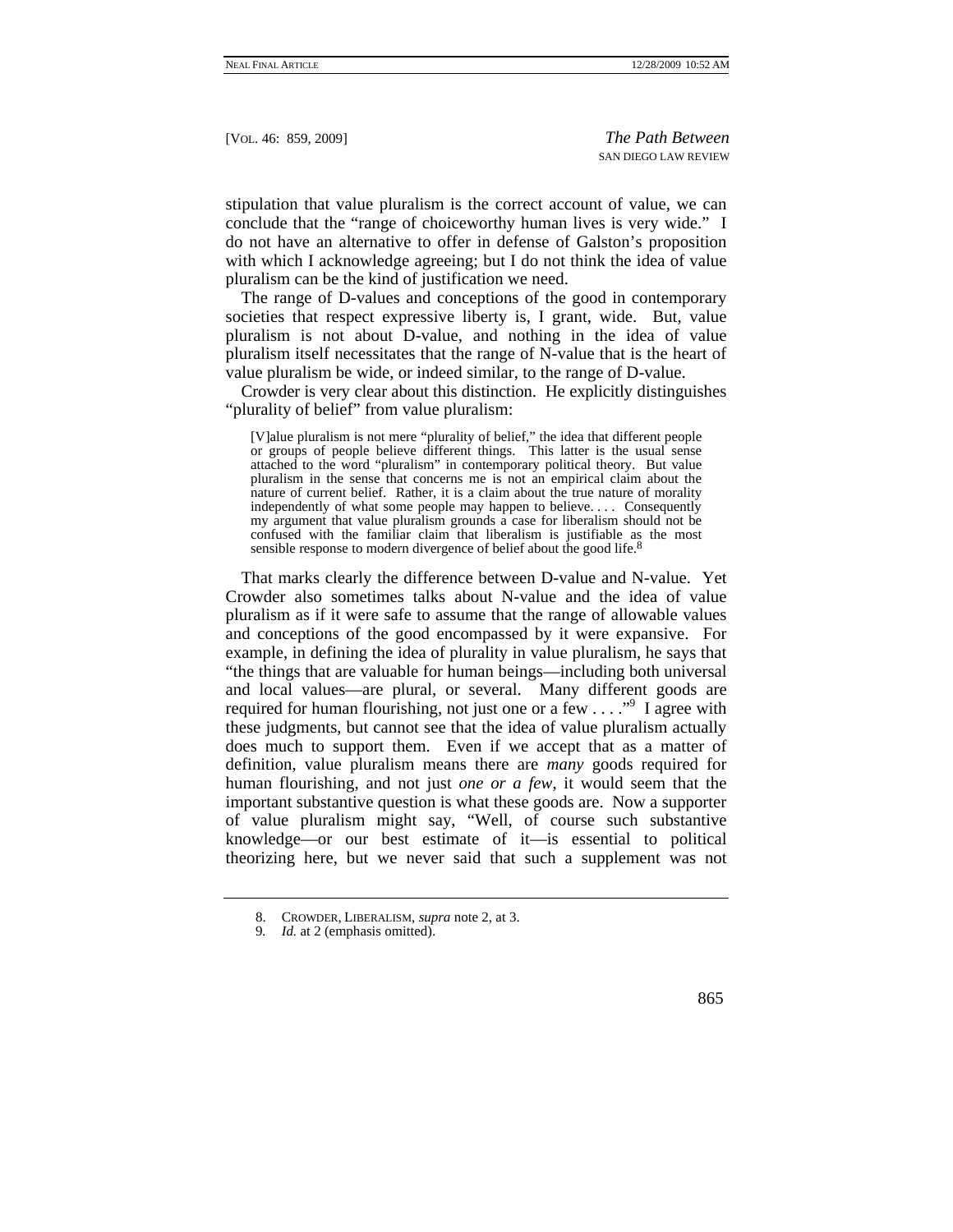necessary. Your criticism is unfair if you take us to be claiming that the formal idea of value pluralism itself could do *that* much work. Of course it could not, but we never claimed it could." I take the force of this reply, but my worry is that the formal idea of value pluralism is not doing *any* real work at all. I think it often seems to only because we slip into supposing that there is a fairly robust correspondence between the range of politically significant D-values in the empirical polity under consideration and the range of N-values encompassed by the right account of value pluralism, whatever it is. But there is no reason to suppose that.

# *C. Galston's Value Pluralism Argument Against Single-Solution Illiberalism*

Consider the argument that value pluralism supports liberalism in the following way. Galston writes:

Value pluralism suggests that there is a range of indeterminacy within which various choices are rationally defensible, at least in the sense that they all fall above the Hampshire-Hart line of minimum decency. Because there is no single uniquely rational ordering or combination of such values, no one can provide a generally valid reason, binding on all individuals, for a particular ranking or combination. There is, therefore, no rational basis for restrictive policies whose justification includes the assertion that there is a unique rational ordering of value. If value pluralism is correct, then as Steven Lukes puts it, "For the state to impose any single solution on some of its citizens is thus (not only from their standpoint) unreasonable."10

Consider two points. First, the argument seems sound, but I do not see that it has much real significance in establishing the connection between value pluralism and liberalism. We are assuming here that liberalism is constituted by the state refusing to impose on its citizens any single solution regarding value *because it would be unreasonable to do so*  given the truth of value pluralism. However, this argument would not reach states that imposed a single solution on grounds other than that solution being uniquely rational. Many such grounds seem available; for example, the claim that the solution is in accord with the deepest and most important traditions of the community, or that it is a good way of maintaining social solidarity and therefore security. It may even be, supposing the single solution is being sustained rather than invented, that the solution is an instantiation of "if it ain't broke, don't fix it." Moreover, suppose that the single solution being imposed is an N-value. It is true that value pluralism tells us that at least one other N-value must

 <sup>10.</sup> GALSTON, LIBERAL PLURALISM: IMPLICATIONS, *supra* note 2, at 57–58 (footnote omitted).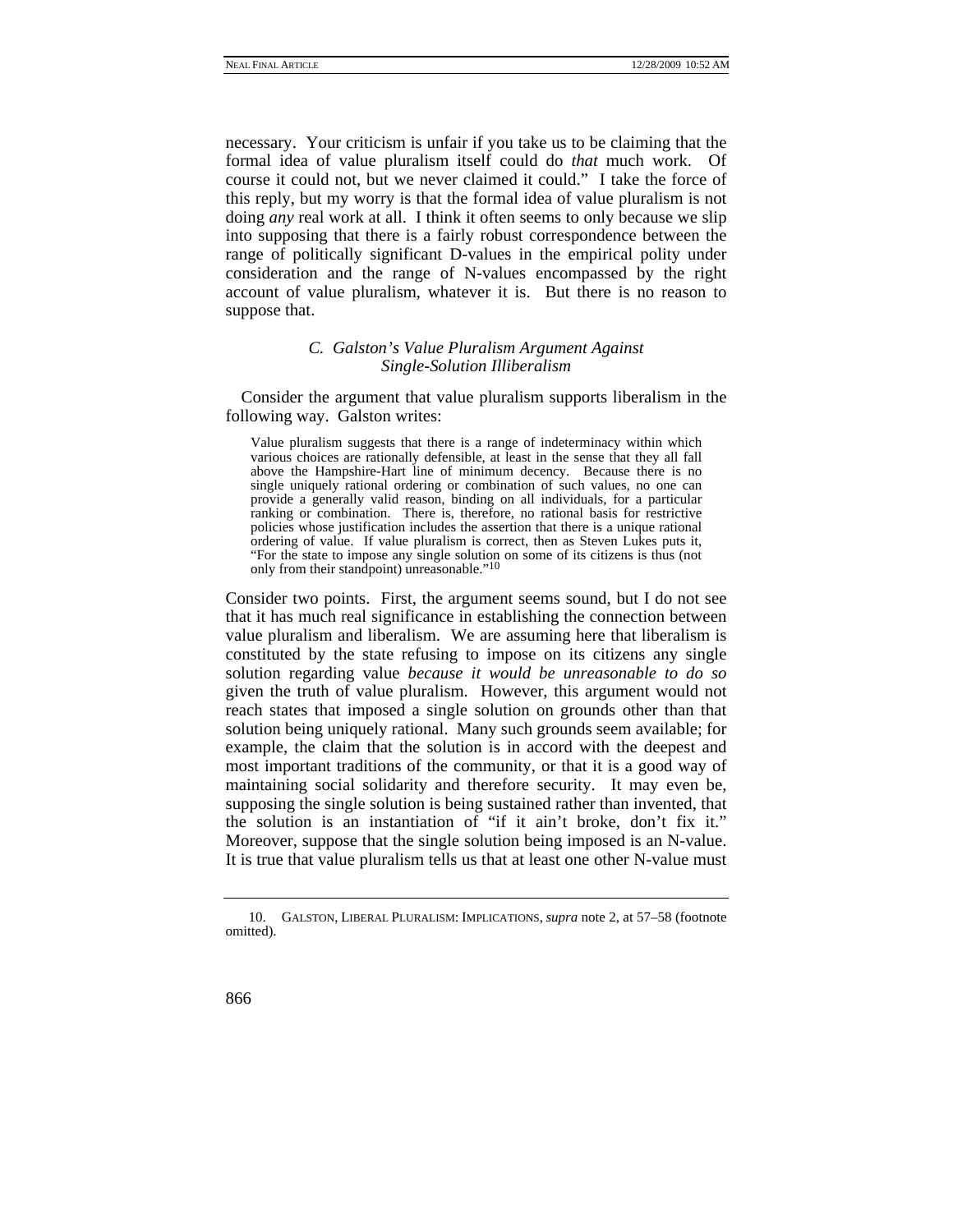be being ignored, or repressed, in such a case, but the state would have some fairly powerful things to say in its own defense. After all, it *can* give a reason for its imposition of the single value, and a pretty impressive reason—the value it is imposing is good, genuinely good, an N-value.

Can we legitimately complain about value pluralism that it dangerously licenses this sort of reply by the single solution state insofar as it affirms the objective idea of the rational good, though insisting that this good is in fact a plurality of goods? I do not think we can. From the fact that someone subscribes to the view that values are objective and plural, I do not believe we can conclude anything about that person's political principles or actions. The same applies to state activity, it seems to me. Because value is objective, it does not follow that we have to think it is a good idea to allow the state to act on the basis of appeal to that objective knowledge. There is a long list of familiar reasons to which liberals and others have long appealed in this respect. First and foremost would be the doubt that the state has any particular expertise in knowing these objective truths, coupled with the thought that it or its agents have powerful—and hence dangerous to citizens—incentives to feign knowledge of such truths when they actually fail to possess it. Locke's *A Letter Concerning Toleration* constitutes a canonical expression of this argument.<sup>11</sup> Note, however, that every argument used to defend value pluralism against such a charge can also be used to defend value monism. There is no difference between them in terms of appealing to a notion of the objective rational good. If that is a politically dangerous idea, then value pluralists are hardly any less threatening, simply as value pluralists, than monists are. And if it is not a politically threatening idea, then value pluralists are off the hook, but so are monists.

Still, even if it is correct to think that Galston's argument above is limited in its reach and significance, it may be responded that his argument *does* engage and defeat one line of defense of nonliberalism, and a not insignificant one at that. It seems to me plausible to interpret communist tyrannies as forms of polity that, at least sometimes, purported to justify themselves with the claim that their impositions, on what Galston terms the "expressive liberty" of citizens, represented the

 <sup>11.</sup> JOHN LOCKE, A LETTER CONCERNING TOLERATION (1689), *reprinted in* 35 GREAT BOOKS OF THE WESTERN WORLD 1, 17 (Robert Maynard Hutchins ed., 1952).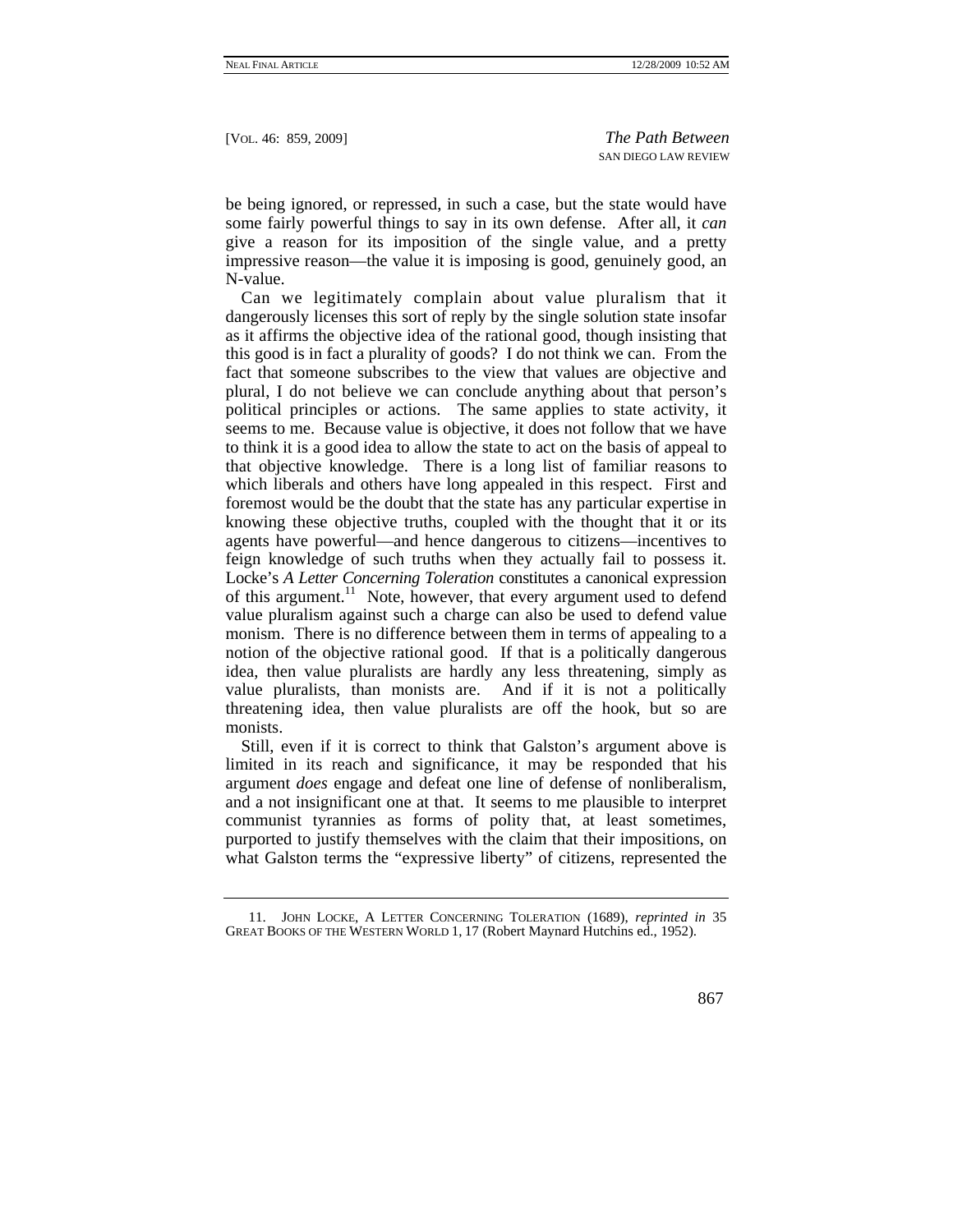rational truth about human value.<sup>12</sup> Such a claim cannot be rendered consistent with value pluralism. On the other hand, value pluralism does not do much by way of insuring nontyranny either, unless we are presupposing that the range of objective values encompassed by the true account of value pluralism is an extensive one. If there are many Nvalues, then a state imposing the single solution must be ignoring many of them, and presumably preventing people from living in accordance with them. But, whether there are many or few N-values, not to mention what they actually are, is not something we can learn from value pluralism as such.

## *D. Value Pluralism Between Monism and Relativism*

Value pluralism is commonly portrayed as a view that is an alternative to both monism and relativism. Yet it is, when one thinks about it, a somewhat odd contrast. The key difference between value pluralism and monism is over the issue of whether the good is best understood as unitary or plural, but the key difference between value pluralism and relativism is over the issue of whether the good—whether plural or unitary—is objectively real or a matter of subjective taste or preference. There are two separate questions at issue here, not one question with three possible answers.

We might describe the rhetorical stage upon which value pluralism makes its appearance this way. Traditionally, there are two fundamentally opposed positions in metaethics. One, moral realism, maintains that the nature of the good is properly understood as an objective matter. Inquiry into the question of the good for human beings is rational inquiry into the nature of reality, an attempt to discern what is truly and genuinely good for human beings as such. This goodness is understood to be something different than a simple description of what people believe, feel, perceive, or otherwise subjectively announce to be good; it is what *really* is good, whatever people may believe or prefer. It is, in that sense, objective. Opposed to this view about morality is the relativist view. On this view, there is no such objectively real truth about moral matters to be discerned. Beliefs about the good, moral beliefs generally, are properly understood as relative to some feature of the believer: his or her environment, social position, cultural identity, and so on. Such beliefs do not admit of rational demonstration as something objectively true.

Now in the history of Western philosophy, each position, rhetorically speaking, has a particular vulnerability. The relativist position has been

 <sup>12.</sup> GALSTON, PRACTICE OF LIBERAL PLURALISM, *supra* note 2, at 45.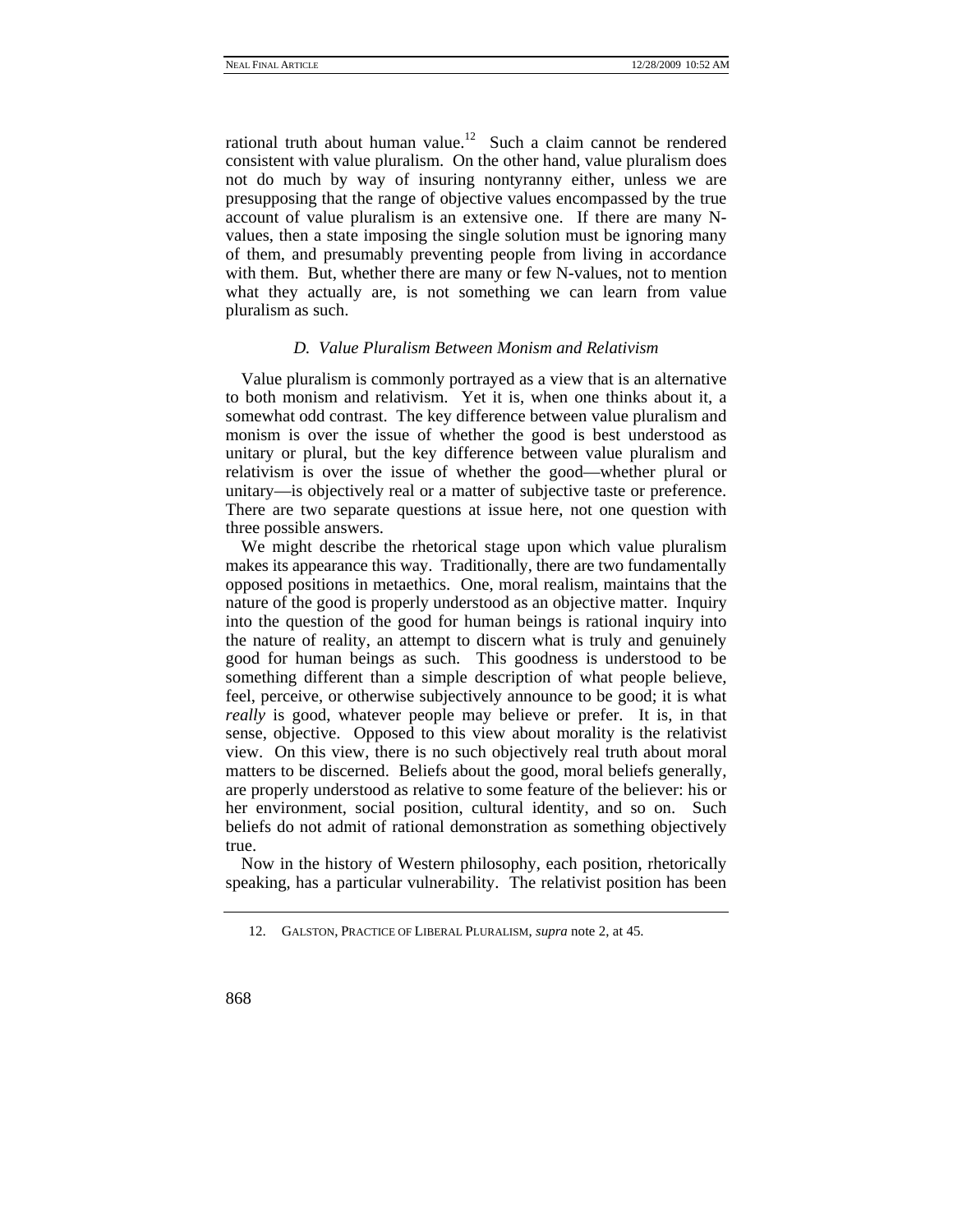attacked since Plato for failing to take morality seriously—at best—and contributing to the development of bad moral character and the consequent corruption of society—anything goes—at worst.<sup>13</sup> Rhetorical attacks on the poor character of contemporary postmodernists are the current version of this age-old discourse. On the other hand, the moral realists are vulnerable to the charge of intellectual narrowmindedness—at best—or the practical, political analogue of this tyranny—at worst. They can be portrayed as narrow and pretentious in claiming to know what is good for human beings and practically dangerous insofar as they are moved to want to impose this alleged truth on recalcitrant human beings for their own good. Now it is always possible to bite the bullet as an exponent of one of these positions, and to embrace the negative description of your enemy as your own. Consider, for example, Richard Rorty's artful rhetorical performances in the service of relativism<sup>14</sup> or, on the other hand, the rhetorical stance of those fundamentalists, religious or secular, who are intent upon making all of us an offer we cannot refuse. But for the most part, the dominant rhetorical response to the tension between the two positions is to affirm one while in one way or another denying that it actually is as vulnerable as it might appear to the bad consequences alleged to be endemic to it by adherents of the other positions. So most relativists decline the "Rorty option" and instead prefer to go about demonstrating that they are not really the bad people the objectivists say they are, while most objectivists decline the fundamentalist option and insist instead that your freedom is safe with them, indeed perhaps only with them as opposed to those untrustworthy relativists. Rhetorically, the weakness of each of these dominant responses is that they implicitly concede the case of their opponent. The "responsible" relativist thereby acknowledges that there may well be something wrong with irresponsibility, and the nontyrannical objectivist has conceded that tyranny is something to be avoided. So, there is plenty of fuel left to ignite the traditional forms of the rhetorical attack of each position upon the other. Every relativist who demonstrates his own responsibility ensures that two of his cousins will be tarred and feathered as irresponsible, and every objectivist who demonstrates his open-mindedness and tolerance condemns his kin to the age-old charges.

<sup>13</sup>*. See generally* PLATO, GORGIAS (Donald J. Zeyl trans., Hackett Publ'g Co. 1987).

 <sup>14.</sup> RORTY, *supra* note 5.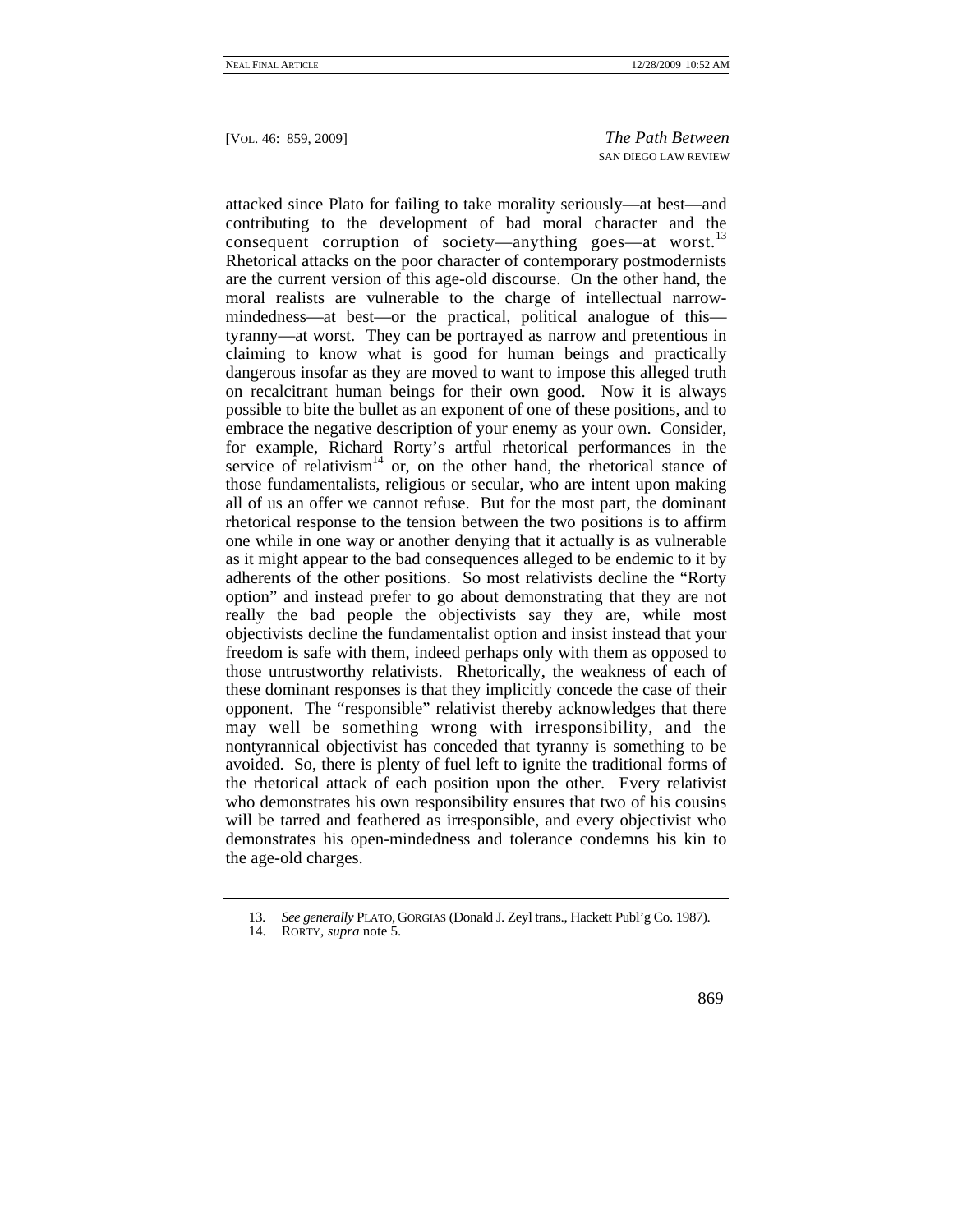Value pluralists occupy what appears to be a happy medium here. They take morality seriously, while at the same time recognizing that plurality is real and not merely apparent. They are serious like the objectivists, but not vulnerable to the charge of tyranny; after all, they recognize that the good is not monistic, but diverse. And, unlike the relativist, they cannot be charged with irresponsibility. They, after all, take morality to be every bit as objective as the objectivist does. Still, there are questions that linger.

First, how different are value pluralists from monists? The big difference between value pluralists and relativists is that value pluralists affirm the objectivity of the plural account of the good they endorse. So do monists. Traditionally, one of the most effective lines of argument advanced by relativists against monists is what might be labeled the "epistemological challenge." Like the man from Missouri, the relativists challenge the monists to "show me." Monists are asked not simply to express their endorsement of the position that the good is a matter of objective knowledge, but to demonstrate it. This is notoriously difficult to do. Reasonable people disagree not only about whether it can be done, but whether it has been done. I have nothing to say directly to this issue. Rather, I want to point out something that I think is important, though easily overlooked, in discussions of value pluralism. The epistemological challenge facing the value pluralist is every bit as great as that facing the monist, however great one may assess that challenge to be. The difficulty of demonstrating the objective goodness of some plural number of ways of life or values is no less difficult than that of demonstrating the objective goodness of what some monists claim is the single best way of life. It is not true that the challenge is greater for the monist than it is for the value pluralist.

Value pluralists commonly invoke illustrative examples of arguably good lives in the course of explaining their ideas. So, for example, it might be said that the life of the (a) Christian saint and that of the (b) Homeric warrior are two objectively valuable modes of life, and that the pluralist has the advantage over the monist insofar as he can recognize this. A monist would have to defend the view that (a) is good and (b) is not, or that (b) is good and (a) is not, or that neither (a) nor (b) is good, though some (c) is. What about the value pluralist? True, he does not have to deny the goodness of either (a) or (b), but he does have to defend the view that both (a) and (b) are objectively good and not bad. This seems to me no less difficult, epistemologically, than the challenge facing the monist.

A second, and related, issue is that the notion of a plurality of objectively good lives would, ultimately, have to be specified and defended in a way that again seems every bit as demanding as the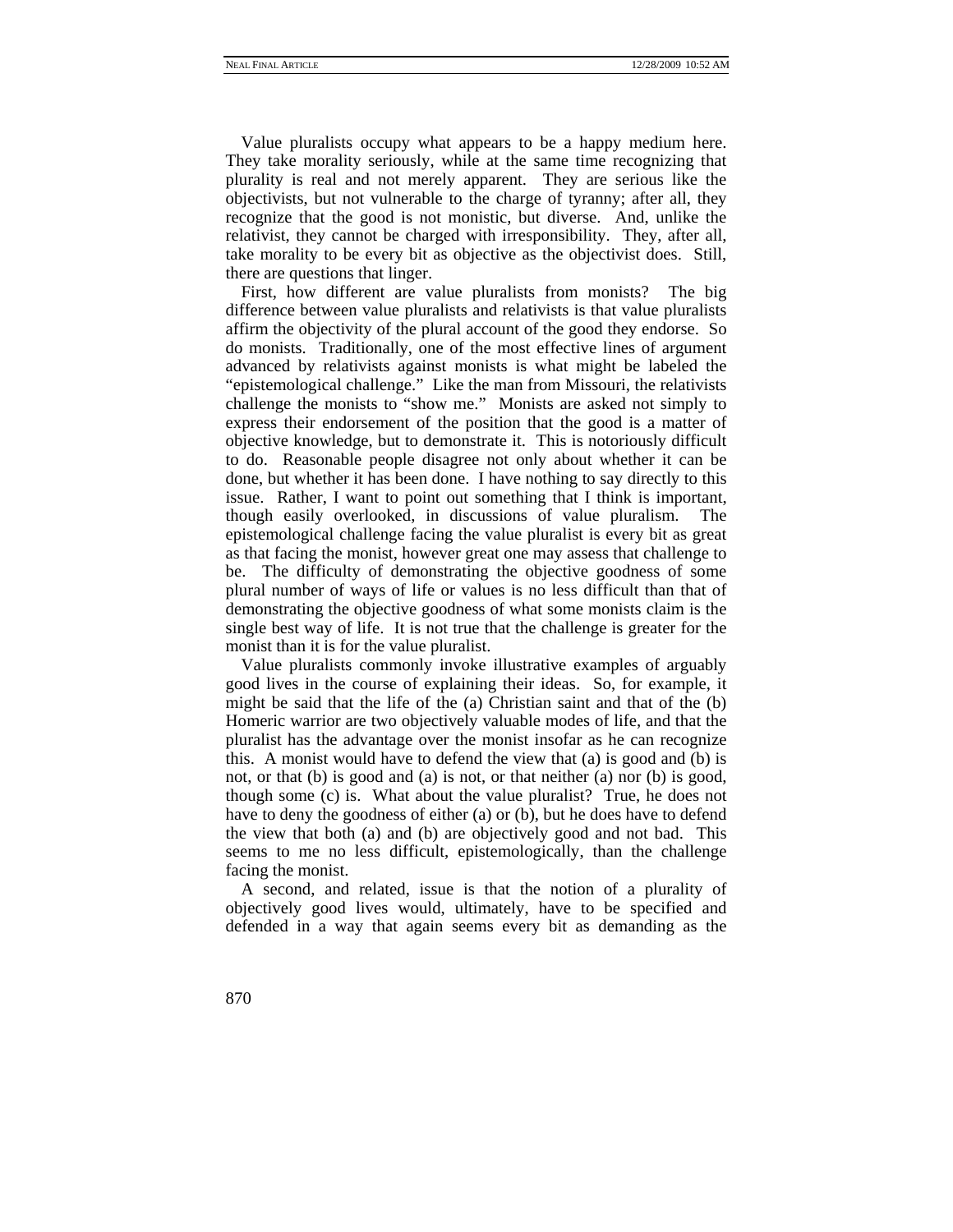philosophical task confronting the monist. The plurality of good lives entertained by the pluralist is finite. Not all ways of life/values are good, and ultimately the pluralist owes an account of how to demarcate the line between the two and how to know which particular lives/values fall on either side of the line. Another way to put it is this: there is a great *plurality of possible value pluralisms*, depending on the number and the substance of the true values posited. From the point of view of a concern with principles of right political order, almost everything hinges on these features of the particular brand of value pluralism under consideration. Very little if anything actually hinges on the general nature of value pluralism itself.

# IV. CROWDER'S DIVERSITY ARGUMENT FROM VALUE PLURALISM TO LIBERALISM

Along with Galston, George Crowder has made the most sustained particular efforts at defending the connection between value pluralism and liberalism. In this section, I consider one key line of argument that Crowder develops in his attempt to establish the connection. This is the "diversity argument," and Crowder divides it into two steps, each of which I will now consider. The first draws an "ethic of diversity" from the core idea of value pluralism. The second then moves from that ethic to a set of liberal political principles.

## *A. From Value Pluralism to Diversity*

Crowder reasons that "[t]o accept value pluralism is to accept that there are universal goods and that these are many and incommensurable."<sup>15</sup> Further, he argues that to "accept" the existence of these goods is not merely to "allow" them, but also to "endorse" them.<sup>16</sup> This makes sense because while we might, pragmatically, have to allow a range of Dgoods as a practical necessity, we would not think that constituted a reason to endorse or support them. The fact that they were N-goods, however, would be such a reason. As Crowder puts it, "from the pluralist point of view, the universal goods are not merely values that, a matter of fact, some people happen to hold. Rather, the pluralist sees

 <sup>15.</sup> CROWDER, LIBERALISM, *supra* note 2, at 137.

<sup>16</sup>*. Id.*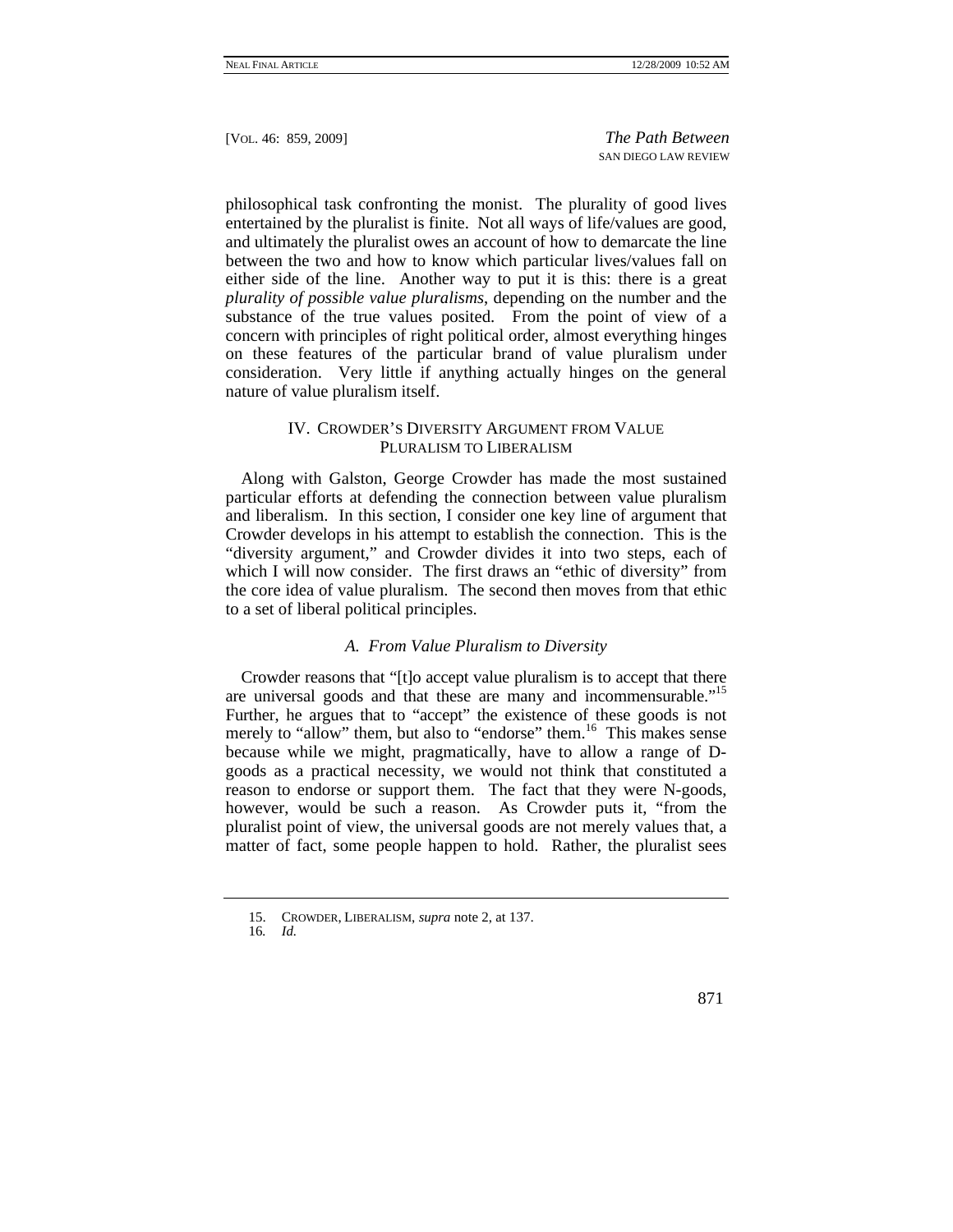them as goods that contribute to human flourishing objectively."<sup>17</sup> He then argues that because value pluralists are committed to human flourishing, they must be committed to "promoting the various goods that contribute to that flourishing."18 This, too, seems a legitimate move, though a potential problem begins to emerge here. Given the plural nature of the good, we know that the value pluralist will have more than one way in which he can "promote" flourishing. Moreover, we know that he will not be able to directly compare and "weigh" these various possibilities because of the reality of incommensurability. There is no metric by which competing packages of objective goods, all of which can be said to contribute to human flourishing, can be comparatively weighed. So someone committed to flourishing will know that he should promote objective goods and not bads, but he will not know which goods, or package of goods, to promote, at least in any abstract and generally applicable way.

#### *B. The Equal Value Postulate*

The next step in the argument invites more questions. Crowder argues that "[f]urthermore, the pluralist must endorse all such goods equally, in the sense that they have an equal claim on us until we are presented with a particular context in which we must choose among them."<sup>19</sup> In effect, the point is that incommensurability prevents us from having a rational basis for choice amongst goods, or from knowing which goods are most conducive to human flourishing. Only knowledge of the context, historical and social, within which the choice is being made would give us some potential guidance about how to proceed. It seems to me that the proper way to describe the state of affairs here is to say that we have no reason to attach any comparative value to any of the objective goods, not to say that we have reason to value them equally. In effect, we have no reason to value them equally or unequally. The point may seem merely semantic, but I think it is more significant than that.

Crowder is certainly aware of the potential difficulty here. He writes: "The plural goods are incommensurable, and so cannot be said to be equal according to any measure, but they are, as Berlin puts it, 'equally ultimate."<sup>20</sup> No explanation is given of this idea of Berlin's that the goods are "equally ultimate." I was puzzled by this apparently nonmetrical notion of equal valuation of each good that is based on their

<sup>17</sup>*. Id.*

<sup>18</sup>*. Id.* 19*. Id.*

<sup>20</sup>*. Id.*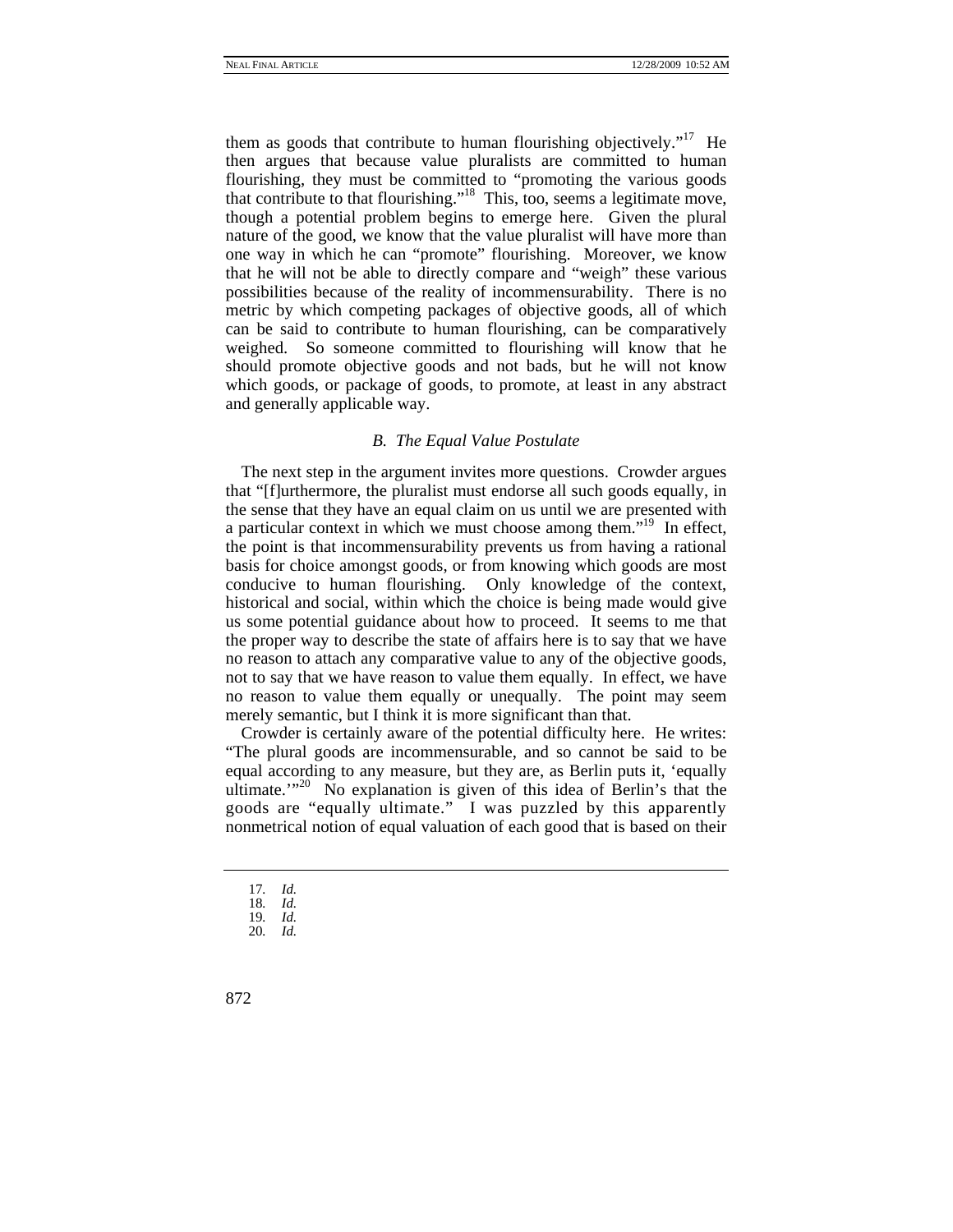status as "ultimate." Checking the context of Berlin's passage—which comes from the famous *Two Concepts of Liberty* essay—to which Crowder refers here does not help much. Berlin is there emphasizing the "necessity and agony" of choice amongst "equally ultimate" values, arguing that this explains why "men place such immense value upon the freedom to choose.<sup>5,21</sup> Knowing—insofar as they are value pluralists that the values cannot be reconciled and mutually realized in a possible utopian situation, men, as Berlin portrays them here, insist upon the value of being able to choose for themselves which set of irreconcilable values they will pursue. But as I read him, the point is about the "ultimacy" of these allegedly "equally ultimate" values, and the agony of the tragic choices that follow, rather than about their "equality" in a sense that would stand as an argument for the position Crowder is defending. It is of course possible that I have missed a relevant sense of *equal* that is actually there in either Crowder's or Berlin's formulation. Still, the incommensurability postulate of value pluralism would seem to undercut a general attribution of equality to a range of values.

The significance of the equal value postulate in terms of Crowder's overall argument can be seen in the next step of his argument. He says that from their status of being valued equally, "[i]t follows that the pluralist outlook commits us to valuing the full range of human goods."<sup>22</sup> This is a crucial step. The argument is going to require us to endorse a larger rather than a smaller range of objective goods—Ngoods. But it is not clear why this should be so. We are interested in the way in which these goods contribute to human flourishing, and we have no way to know that "more is better" when it comes to N-goods. Incommensurability prevents that. It might be that endorsing a package of N-goods (*X*) that is "larger" than another package (*Y*) would contribute to human flourishing to a greater degree. However, only if we knew that the values were metrically equal would it become plausible to entertain the idea that more is better. Without the equal value postulate, we would not have a case for endorsing a "larger" package of values over a "smaller" one, and without that endorsement, a crucial link in the chain of argument is endangered. Crowder will argue that liberalism does a better job than alternative political views of

 <sup>21.</sup> ISAIAH BERLIN, TWO CONCEPTS OF LIBERTY (1958), *reprinted in* LIBERTY 166, 213–14 (Henry Hardy ed., 2002).

 <sup>22.</sup> CROWDER, LIBERALISM, *supra* note 2, at 137.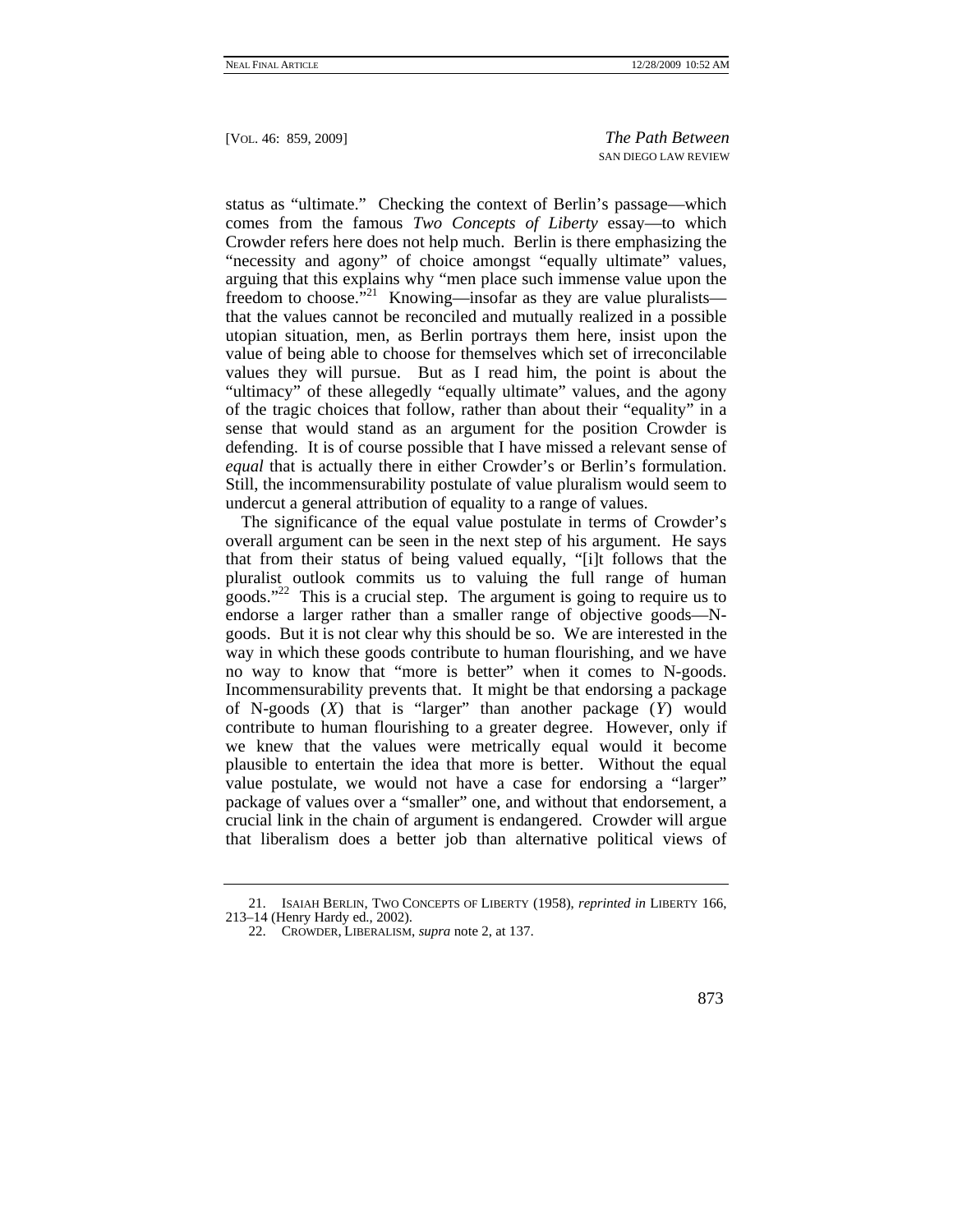fulfilling the aim of "valuing the full range of human goods."<sup>23</sup> I will argue later that there are problems with this spatial way of conceiving liberalism. But even if it were to prove sound, we would not have a reason for thinking that the best political system is one that protects the "widest" or "largest" set of human values, unless we also had reason to accept the equal value postulate. The best political system will presumably be one that promotes human flourishing to a degree greater than the alternatives at hand. But, we will not be able to know what flourishing is and how well it is promoted by looking at the range or number of values that a given polity endorses or secures. We are stuck with the difficulty of looking at the substance of what is promoted and foregone.

Crowder does provide another reason, separate from the equal value postulate, in support of his view that value pluralism leads to valuing diversity. He writes:

To acknowledge the truth of value pluralism is to acknowledge a multiplicity of genuine goods, of diverse natures, not merely ethical mistakes with which it is nevertheless best not to interfere. It is to acknowledge a duty to promote those goods so far as possible: a duty to promote diversity. $\tilde{2}$ 

This makes it seem as if the critic were denying the value-pluralism-todiversity link because the critic denied the objective goodness—the Ngoodness—of the various goods at hand. But the criticism I am raising does not deny this. Rather, the point is that we have no reason to believe that flourishing is better supported by the endorsement of a wider rather than a less wide range of N-goods in a particular society. The issue of the goods themselves being objective and not mere ethical mistakes is beside the point.

### *C. Maximization and Coherence*

In denying the equal value postulate, I am questioning whether one can generate a value pluralist defense of diversity that is, as it were, quantitative and nonsubstantive. Because we cannot know that more is better in terms of promoting human flourishing, we cannot build a defense of liberal political principles on the idea that liberalism is superior to alternative political theories because it is "wider," "more spacious," "more open," or "less restrictive." I will label this idea the "spatial" conception of liberalism. One attraction of the spatial idea is that it seems to provide a means of defending liberalism without invoking substantive claims about the good. I do not think the spatial

<sup>23</sup>*. Id.*

<sup>24</sup>*. Id.*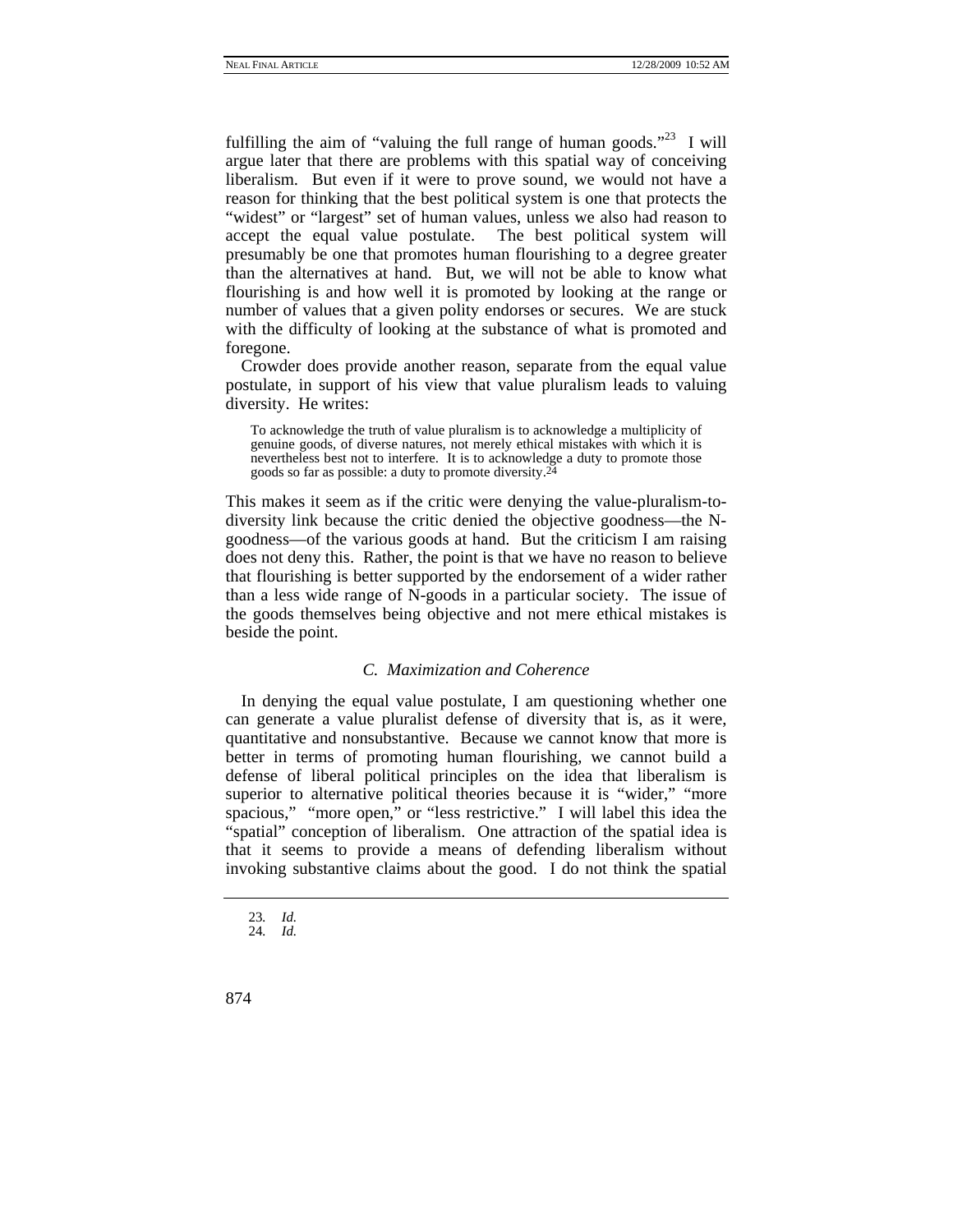idea of liberalism is an illuminating one, and I do not think that defenses of liberalism that appeal to it are attractive ones.

Crowder is aware of this problem and does present an interesting argument to counter it. I am skeptical that the argument succeeds. Crowder acknowledges that "[a]n ethic that consisted merely in maximizing the number of values to be pursued would be hard to distinguish from other maximization ethics. . . . Such an ethic would be in conflict with the fundamental pluralist injunction to attend to the distinctiveness of values."<sup>25</sup> He continues:

This would be a serious problem if the ethic of diversity I am proposing amounted merely to an injunction to promote "more rather than fewer" values or "as many as possible." But this kind of quantitative consideration—how many values?—is only one aspect of what I have in mind. The maximizing dimension of the ethic of diversity must be supplemented by a second kind of consideration, that of balance or coherence among the values to be promoted. Sheer multiplication of different goods must be tempered by attention to the content of those goods and to the relations among them, since some may impede others. The diversity implied by pluralism is therefore best understood as involving both a quantitative and a qualitative element, both a requirement of a generous range of values and a requirement that the values within that range should be tolerably coherent with one another. The ethic of diversity embraces both "multiplicity" and "coherence."<sup>26</sup>

From this it might seem that Crowder has abandoned the spatial defense of liberalism and acknowledged the unavoidable substantive nature of the question of the good. However, "coherence" turns out itself to be, on Crowder's rendering, a kind of supplement to the maximizing idea rather than an actual departure from it. Let me explain by advancing two doubts about the argument above.

First, note that the maximizing aspect of the diversity argument is not abandoned, but is instead reaffirmed in this passage. It is not maximizing that is identified as the problem, but maximizing unsupplemented by considerations of coherence. But the burden of the previous section was to argue that no coherent account of what it could mean to *maximize* incommensurable values can be given here, once we reject the equal value postulate. In this passage, Crowder introduces the notion of value pluralism "involving" a requirement of a "generous range of values," but "generous" is here functioning as another spatial term that is

<sup>25</sup>*. Id.* at 139.

<sup>26</sup>*. Id.*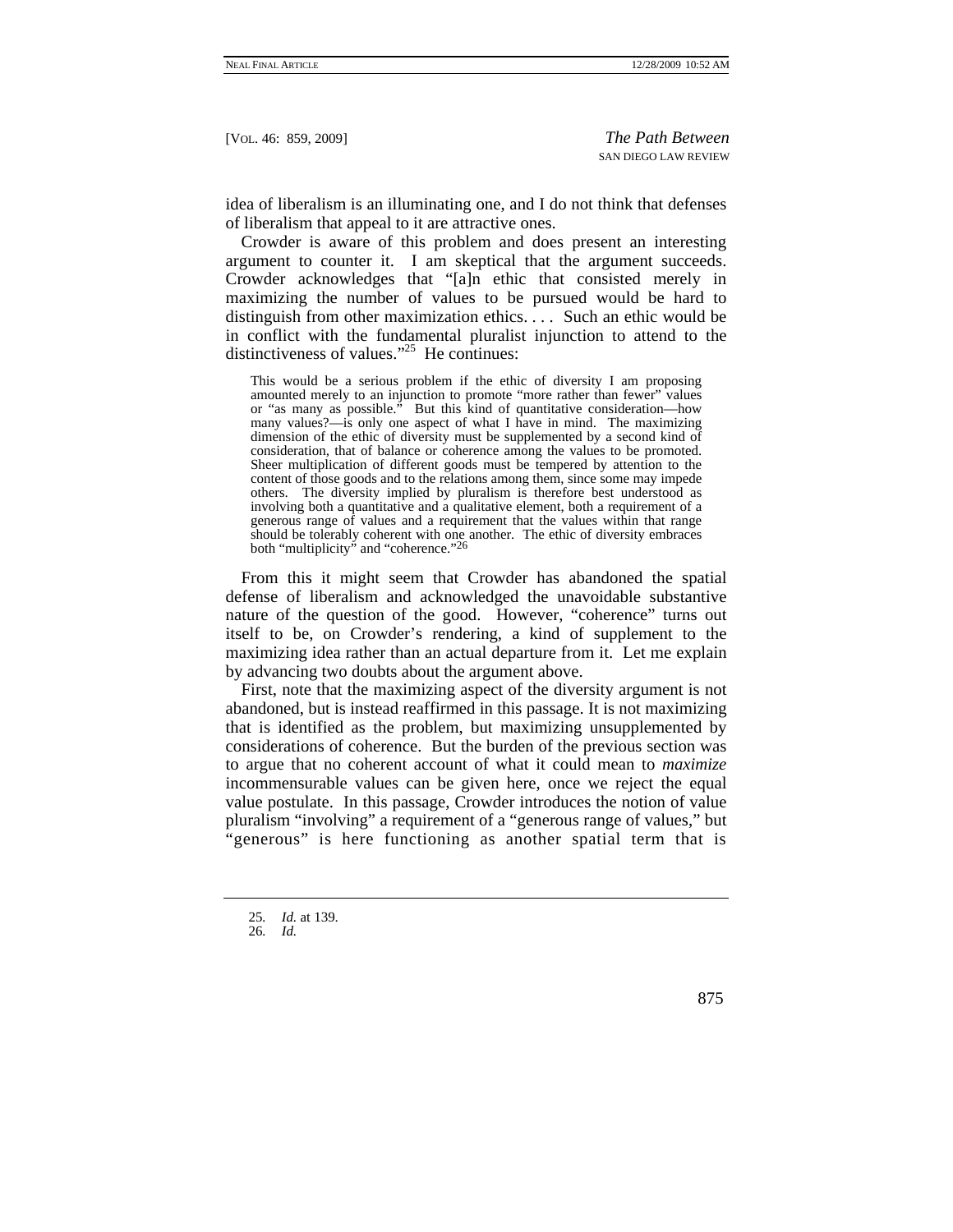unfounded.<sup>27</sup> Whether a "generous" range of values is more conducive to human flourishing than an "ungenerous" range is an unanswerable question. It depends on the substance of the values in question and upon the nature of the relations between them. Crowder does, it is true, recognize that last point insofar as he introduces the necessity of attending to "coherence" among values when evaluating alternatives, but the point I wish to emphasize here is that the fact that coherence should be taken into account does not give us a reason for taking multiplicity into account. In other words, if, as I hold, the maximizing idea of multiplicity is groundless from a pluralist point of view, it does not become any more grounded or persuasive because it is supplemented by another criterion—coherence. However strong the case for coherence may be, and I agree that it is a strong one, it does not strengthen the case for multiplicity. In my view, the alleged pluralist case for multiplicity remains ungrounded.

Second, there is a peculiarity about the idea that the criterion of coherence *adds* a qualitative element to the otherwise quantitative nature of the multiplicity criterion. The core idea behind the coherence criterion is the recognition that "the content of the values pursued must fit together within a horizon of real possibility for the individual or society concerned, given the person's or the society's experience and identity."28 Moreover, "in addition to being realistic prospects, the values in question should not be so widely scattered or fragmented that their pursuit can only be half-hearted or self-defeating. The goods should therefore cohere sufficiently that all may be taken seriously."<sup>29</sup> Let us call these the "practicality" and "nonfragmentary" conditions of the criterion of coherence. Now both conditions make good sense. However, the problem is that they are so reasonable that they undermine any appeal that the maximizing criterion of multiplicity has. In other words, the conditions of coherence introduced by Crowder may serve to *undermine* the quantitative criterion, not serve as a *supplement* to it. This is because the conditions of coherence are sensible just because they show us that it is not the range—in terms of quantitative space—of values that matters, but rather the degree to which a given range whatever its absolute spatial extent—has enough practicality and unity to lead to human flourishing to a greater degree than some alternative range.

Now that last statement sounds as if it invokes a quantitative concept—"greater or lesser flourishing"—but I am not sure that it does.

<sup>27</sup>*. Id.*

<sup>28</sup>*. Id.* at 142–43.

<sup>29</sup>*. Id.* at 143.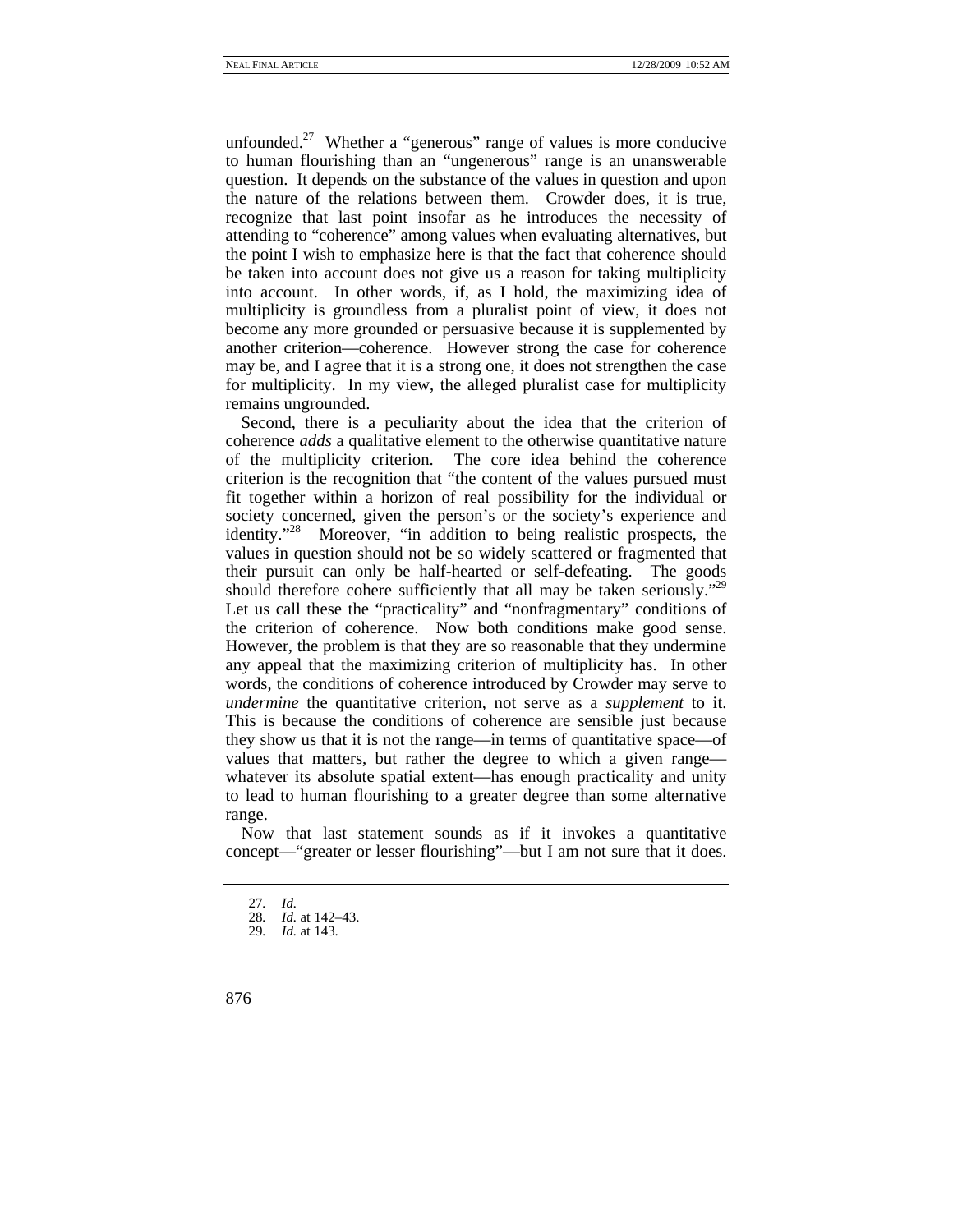*Flourishing* is the conceptual term Crowder has chosen to designate the end-state that we are pursuing in terms of deciding which values to support as social evaluators, and the crucial point about it is precisely that it is nonquantitative, while nevertheless being objective. We cannot figure out how to "maximize" flourishing; in a way, the use of *flourishing* is itself testimony to this fact. We could imagine maximizing "utility" or some other *commensurating concept*, but as value pluralists, we have to eschew the use of such concepts. *Flourishing* is the peculiar concept with which we are left. It is a concept trying to perform two functions at once. It commensurates at a very high level of abstraction lower level concepts that are supposed to be incommensurable—so it both "commensurates" and "fails to commensurate" at once. Speaking of *flourishing* commensurates insofar as it implies that different packages of values can be comparatively assessed in terms of the twin criteria of multiplicity and coherence to determine which package better supports the end-state of flourishing. But it fails to commensurate insofar as we realize that we cannot carry these comparative evaluations out in any kind of quantifiable or quantifying way. Value pluralism is consistent with the idea that we can distinguish the good from the bad, but it does not seem to me consistent with the idea that we can distinguish the greater from the lesser amount of good.

Crowder comes close to acknowledging the way in which coherence undermines rather than supplements multiplicity when he describes what remains of the criterion of multiplicity once we grant that considerations of coherence must be taken into account. He writes:

[T]he ideal of diversity implied by the pluralist outlook cannot be captured solely by the idea of maximizing a range of values. Once again there is a need for choices to be made, choices that require guidance of a qualitative nature. That is not to say that considerations of quantity are irrelevant to pluralist diversity, since the narrowing of available values to *a very small range* is clearly at variance with the pluralist outlook. Pluralist diversity implies support for *at least some generous range* of goods as available goals for individuals and societies.<sup>30</sup>

For all intents and purposes, this final formulation leaves the criterion of multiplicity empty. Even granting Crowder's qualifying point that "[w]hat exactly that range should be is, of course, not something that can be expressed in a precise formula applicable to all cases,"<sup>31</sup> it is hard to

<sup>30</sup>*. Id.* at 142 (emphasis added).

<sup>31</sup>*. Id.*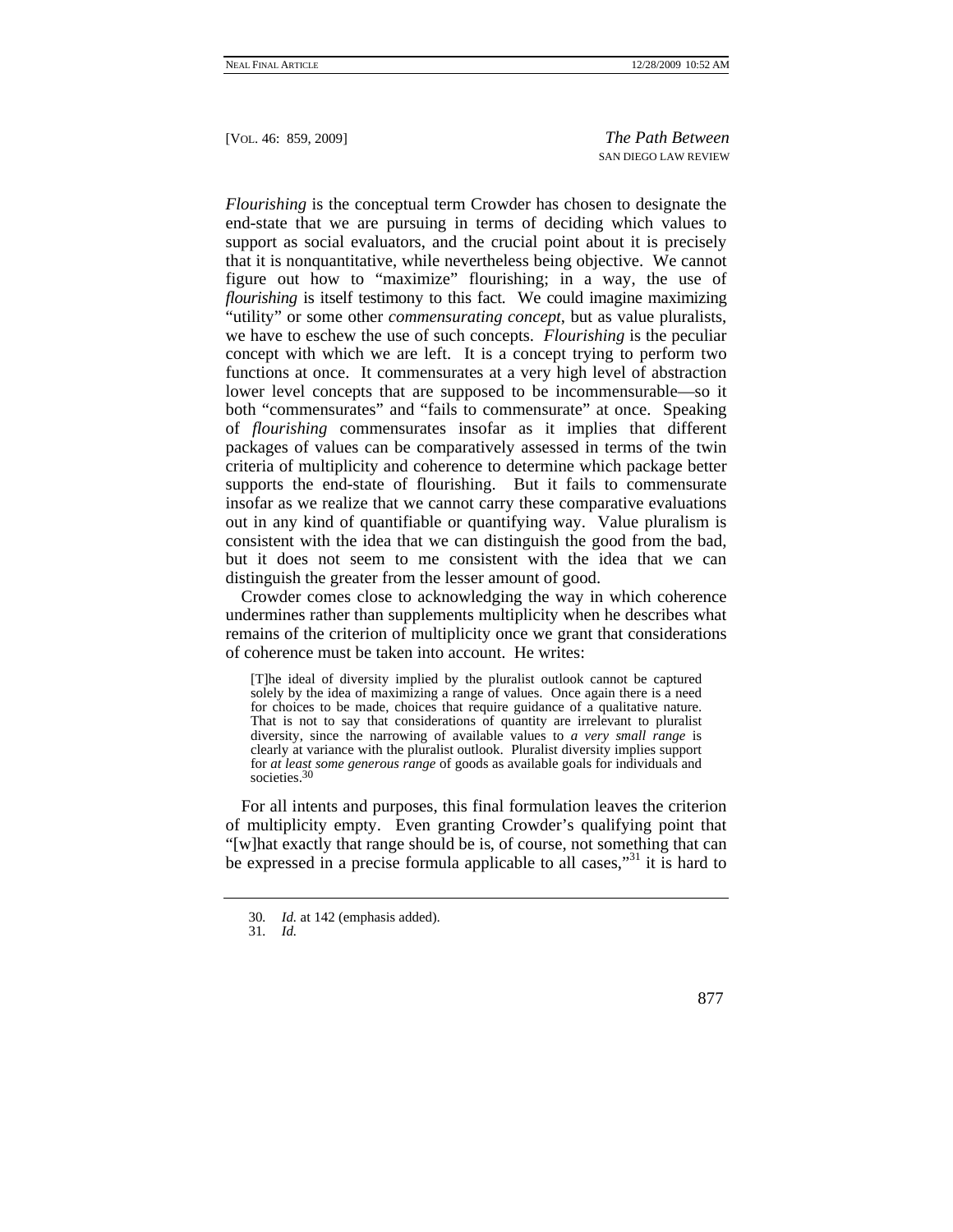see what evaluative work the criteria could actually do. The "very small range" of values that would definitively violate the criteria is, in effect, the range of one, that is, monism. For we cannot know that a range of even only two values would be inferior in terms of promoting human flourishing to some alternative set of more than two; the quantitative comparison will simply not tell us what we need to know. Crowder is right in my view to introduce the qualitative criterion of coherence into the discussion, but wrong in holding that the quantitative criterion of multiplicity can be sustained once this introduction is made. Value pluralism, it seems to me, teaches us that the question of the good is qualitative "all the way down."<sup>32</sup>

My conclusion is that the connection between value pluralism and diversity maintained by Crowder does not hold up. The equal value postulate cannot be used to sustain the view that more is better when it comes to the relation between quantity of values and human flourishing. The coherence criteria, I have argued, serves to undermine rather than supplement or support the view that the width of the range of values endorsed in a society is an indicator of the degree to which that society enables human flourishing.

#### *D. From Diversity to Liberalism*

Suppose that I am wrong and Crowder is right about the relationship between value pluralism and diversity. Let us examine the second step in his argument from diversity in support of the view that value pluralism generates a case for liberalism. This is the claim that the principle of diversity generates a case for liberalism. I want to consider this argument in detail because I believe it constitutes an example of the spatial form of argument that I fear does not serve liberalism well. The essence of it is to try to defend liberalism not by means of affirming substantively the type of human life or lives to which it predominantly gives rise—as superior to some alternative set yielded by an alternative form of political order—but rather by claiming that liberalism is in some spatial sense—"wider," "broader," "more capacious," "less restraining," "open," et cetera—more appropriately accommodating of diversity than its rivals, however defined. In short, it is a form of argument that appeals to quantity as a substitute for qualitative judgment about the good when comparatively evaluating political orders. I am skeptical that any such argument can ultimately be sustained.

Crowder's form of the spatial argument is a thoughtful one. He frames the defense of the liberal political order as a respecter of diversity

<sup>32</sup>*. See id.* at 5.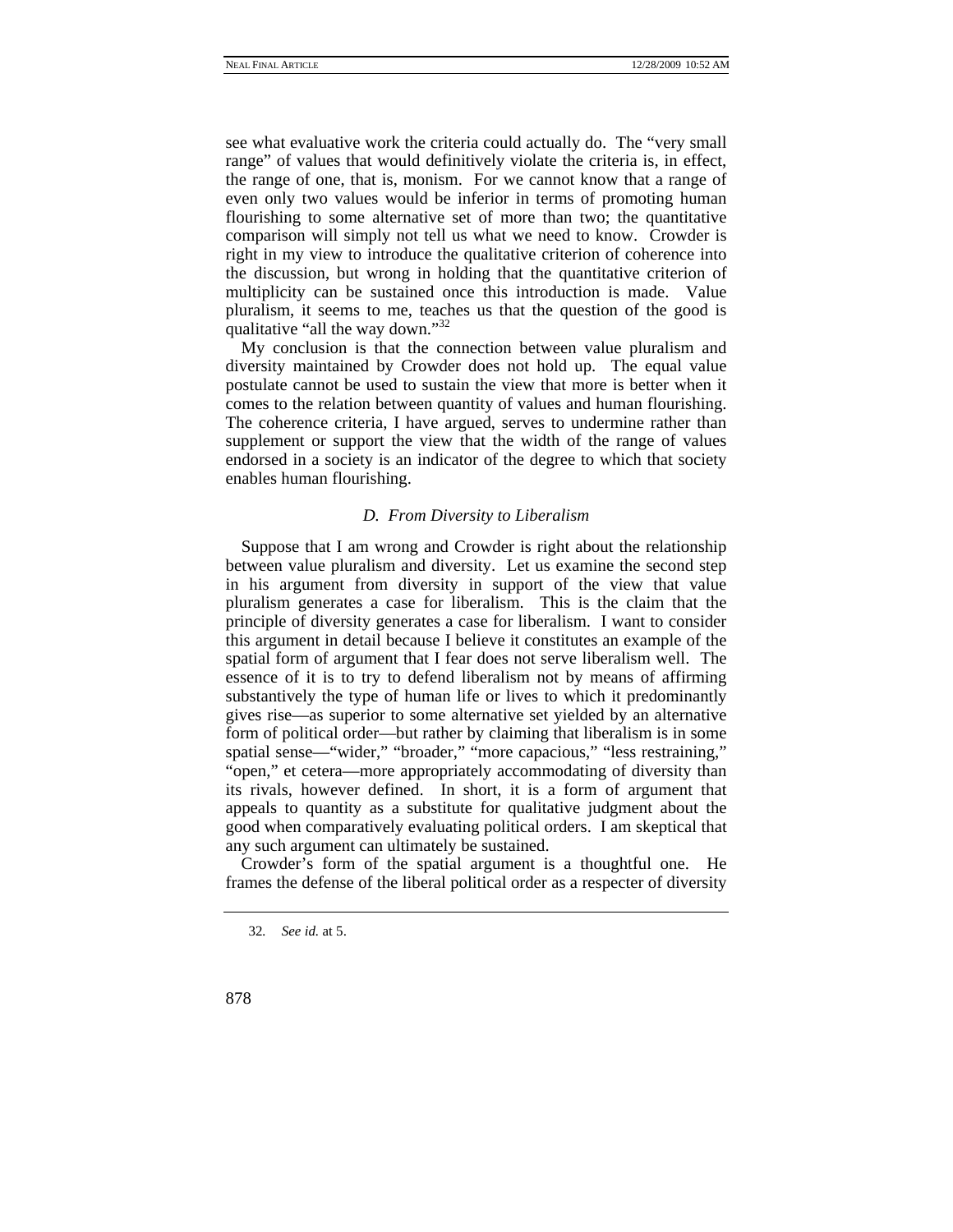in terms of its "'approximate<sup>[]</sup>' neutral[ity]."<sup>33</sup> Approximate neutrality is a more modest version of *whole* neutrality. Crowder criticizes the doctrine of whole neutrality. Whether whole neutrality is conceived as neutrality of *impact* of policy upon different ways of life or as neutrality of *reasons* justifying political policy, it is a highly unlikely possibility in Crowder's view: "[I]t is doubtful whether any form of liberalism can be wholly neutral, either in impact or reasons."<sup>34</sup> Note, though, that Crowder does not conceive neutrality as an impossibility, but rather as a highly unlikely but nevertheless coherent empirical possibility. Whole neutrality in his view is possible but highly unlikely; hence, it makes sense to imagine it as a desired endpoint that one could approach to a greater or lesser degree. His defense of liberalism is in terms of such an approach. He claims that liberalism, while certainly not wholly neutral, is nevertheless "'approximately' neutral, that is, more neutral or accommodating than the alternative political forms. $1.35$  Liberalism, he claims, "provides the best political framework because it leaves more space for the flourishing of multiple and diverse goods than any known or realistically imagined alternative."<sup>36</sup> In a similar formulation, he says that:

The pluralist ethic of diversity can realistically require no more than that the political ranking endorsed by a given society be as accommodating to diversity as possible in the circumstances and more accommodating than the alternatives. Liberals should concede that liberalism is not unlimited in its capacity to accommodate diversity, but they can plausibly argue that the diversity ethic is more fully satisfied by liberal principles and institutions than by any other.<sup>37</sup>

Does liberalism provide more "space" in the requisite sense than any "known or realistically imagined alternative"? Crowder's answer is yes, but I am skeptical, not so much because I think the answer is no as because I am not sure it is the right question.

The space we are metaphorically speaking of here is space for the plural good, that is to say, space for N-goods. We are imagining not the space available for alternative values and modes of life generally, that is, D-goods, but rather the space available for that subset of this general set that we know to be objectively good. Now there is, I think, a certain

- 33*. Id.* at 138.
- 34*. Id.*
- 35*. Id.*
- 36*. Id.*
- 37*. Id.*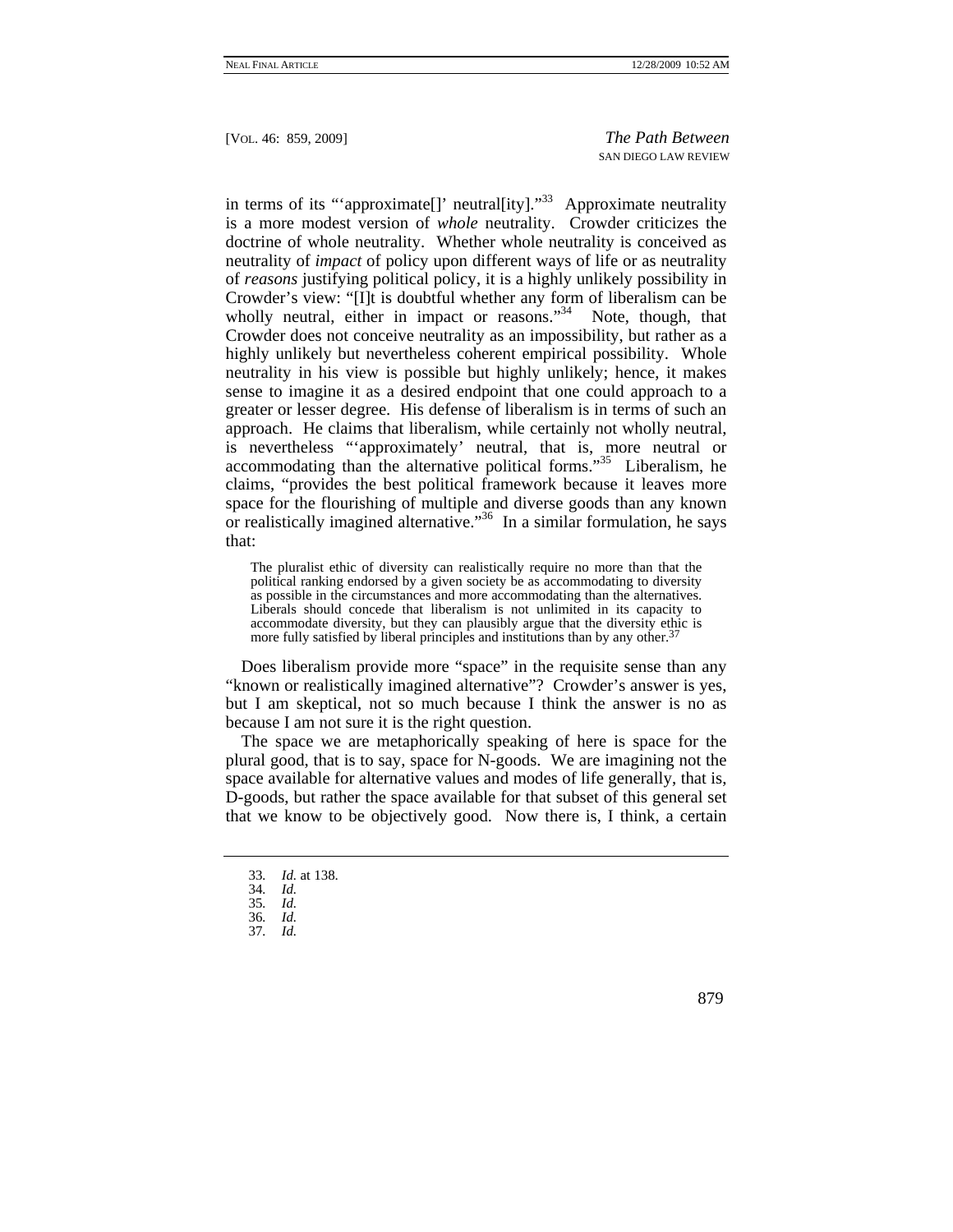level of plausibility to the "liberalism provides more space" idea when we are talking about the general category of D-values without regard to their objective goodness or badness. I grant the general idea that liberal political orders are, *relatively speaking*, morally permissive, and the public/private split—in whatever particular historical configuration it takes and however fragmented it may be—characteristic of such orders can be understood as generating space available for individuals to pursue different D-conceptions of a valuable life. But this is space for the morally bad as well as for the morally good; let us say, for "B" conceptions of the good—morally bad conceptions of the good—as well as for N-conceptions. The fact, if it is one, that liberalism provides "more space" in this sense does not give us reason to conclude that the good of human flourishing is served by liberalism and the space it provides relative to an alternative. To know that, we would need to have substantive knowledge of the nature of the good—plural and objective and we would need to see how well liberalism did relative to alternatives in terms of nurturing it. The point is that knowing that liberalism provides more space for value choice of D-goods than an alternative does not help us to know whether liberalism is more supportive of human flourishing, that is, N-goods, than that alternative. After all, that liberal space might enable more flowers to bloom, but it might also enable more weeds to grow, some of which might prevent flowers from growing. So in this case, the spatial idea of liberalism is—or so I have suggested—conceptually plausible, but unhelpful in terms of providing a reason in support of liberalism.

On the other hand, consider the spatial idea in the context of thinking about the subset of N-values only, not the general set of all D-values. Here, the spatial idea is conceptually implausible. How could we know that liberalism provides more space for the N-good than that provided by some alternative political order? Nothing about the spatial attributes of liberalism—or its alternatives—could help us to know this. The thing that would help us to make an evaluation such as this would be substantive knowledge of the good—knowledge about which values and ways of life purported to be good by various individuals and groups actually were objectively good. The spatial idea of liberalism would add nothing to this. Here again, we have no reason to think that more is necessarily better. Only if we believed that allowing quantitatively more D-value choices tended to yield more good choices of N-value overall would we have reason to affirm the spatial defense of liberalism from a value pluralist point of view. But I do not see how we could know that, especially if we had reason to think that the bad need not simply *peacefully coexist* alongside the good, but might also *thwart and inhibit* the development of the good. In short, and to repair to the gardening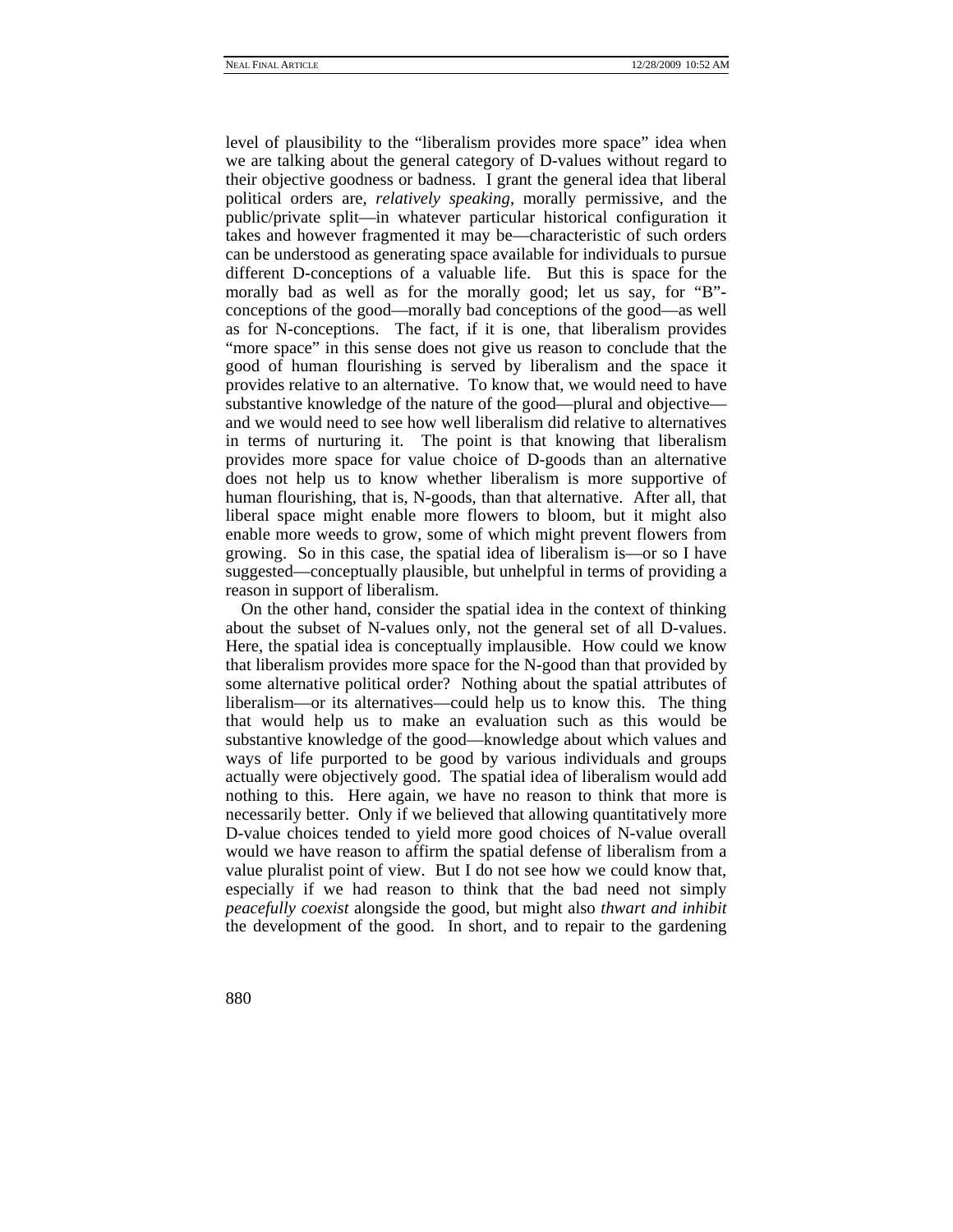metaphor one last time, if we desire a flourishing garden, we will have to do something other than look for the largest plot of land and grant permission for a hundred flowers to bloom. Defending liberalism in terms of its "approximate neutrality" while criticizing the idea of "whole neutrality" is like saying that even if the best garden is not infinitely large, the larger garden is the better garden. But size and quantity are not the appropriate tools of evaluation here.

Moreover, spatial concepts are no more effective as criticisms of alternatives to liberalism than they are as pillars of support for it. Crowder defends liberalism indirectly by arguing that it responds to the truth of pluralist diversity in a balanced way that makes it superior to the extremes of too little concern for diversity—this is said to be the vice of a number of political views, including Marxism, anarchism, socialism, communitarianism, and conservatism—or a wanton overconcern for diversity—said to be the vice of postmodernism. Liberalism, on the other hand, is said to have "a strong claim to be seen as striking the required balance between multiplicity and coherence, and therefore to satisfying the requirements of pluralist diversity."<sup>38</sup> There is much to be said, and much of great interest that has been said, both for and against these various political views; in a sense, the consideration of them, in all of their substantive detail, is a considerable part of the traditional enterprise of political theory. I cannot see that assessing them in the spatial terms employed here is of much help in coming to a sustained judgment about them—or about liberalism, for that matter. Thus, for example, postmodernists are charged with "ethical incoherence" for promiscuously "promoting multiple values without regard to what these values are and how they relate to one another.... The fostering of otherness or difference cannot by itself be an adequate criterion for public policy."<sup>39</sup> On the other hand, conservatism is treated as guilty of the opposite spatial vice, that of being overly narrow and insufficiently broad in terms of its response to the truth of value pluralism. Crowder portrays conservatives as confronting the dilemma of choice in the face of value pluralism by repairing to an insistence "on an adherence to local tradition which is excessively narrow."40 Conservatives, like liberals and unlike postmodernists, appreciate the need for coherence to temper

<sup>38</sup>*. Id.* at 145.

<sup>39</sup>*. Id.* at 144–45.

<sup>40</sup>*. Id.* at 149.